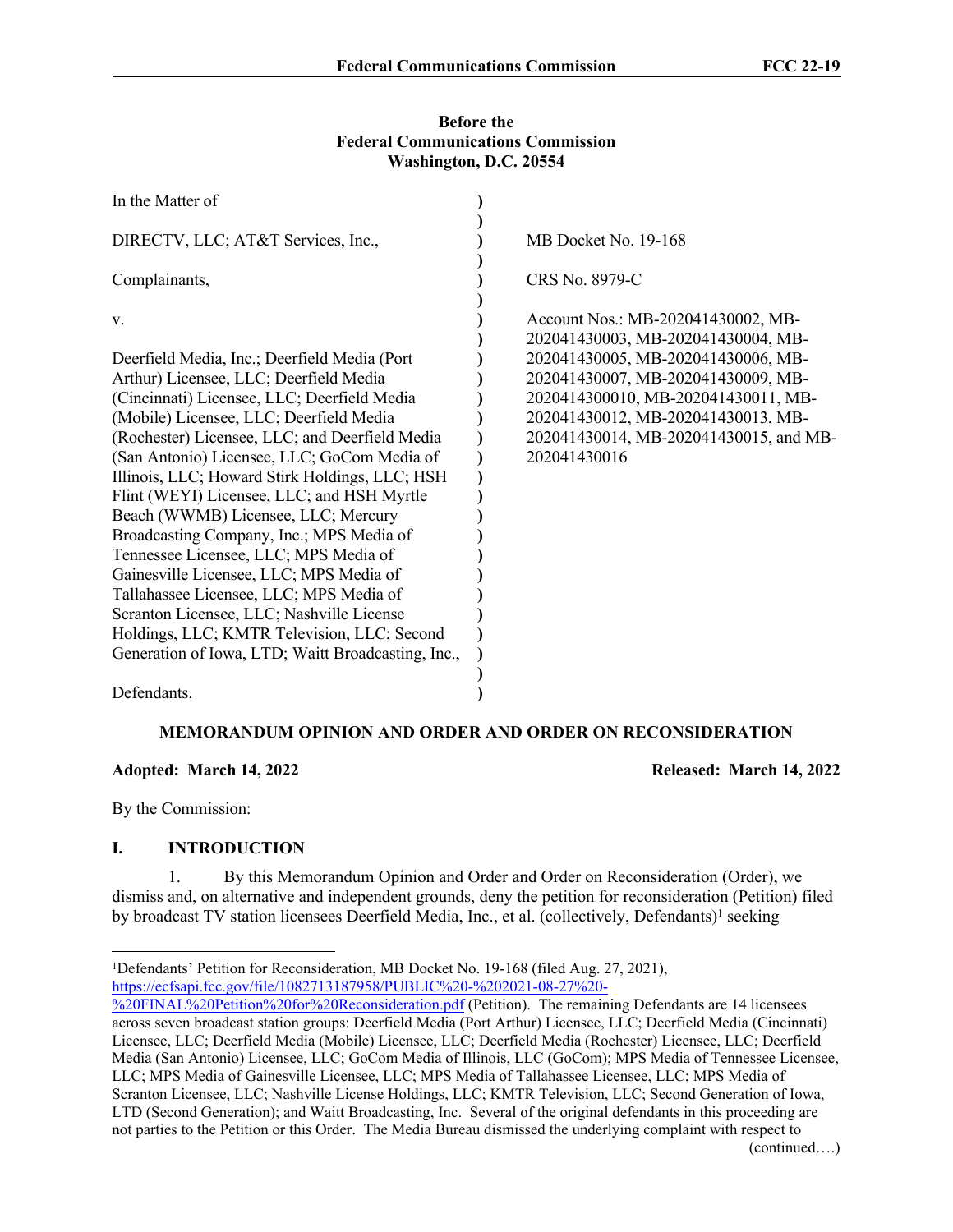reconsideration of a *Forfeiture Order* issued by the Commission that imposed a \$512,228 penalty perstation against each Defendant for willfully and repeatedly violating the Commission's good faith negotiation requirements.<sup>2</sup> For the reasons explained below, we dismiss the Petition on procedural grounds and, as an independent and alternative basis for this decision, deny it on the merits. We also dismiss a second petition for reconsideration of the *Forfeiture Order* filed separately by Second Generation (Supplemental Petition), finding that its request for reconsideration of the forfeiture amount based on an inability to pay is untimely and consideration of this claim is not in the public interest. We also deny Second Generation's request for a waiver to allow for consideration of its untimely inability-topay claim.

## **II. BACKGROUND**

2. The *Forfeiture Order* recites in detail the facts underlying this proceeding.<sup>3</sup> To briefly summarize, this Petition arises out of a 2019 good faith complaint filed by DIRECTV, LLC and AT&T Services, Inc. (collectively, AT&T) against the Defendants for violating their good faith negotiation obligations during retransmission consent negotiations.<sup>4</sup> The current Defendant licensees are each members of one of seven station groups (Defendant Station Groups) that operate 17 broadcast television stations (Defendant Stations), among other broadcast stations that are not subject to this proceeding.<sup>5</sup> This case was first adjudicated by the Media Bureau (the Bureau), which held that Defendants breached their individual duties to negotiate in good faith and ordered the parties to resume negotiations, while noting that the Commission "reserve[d] the right to take enforcement action proposing a forfeiture for the violations of the Act and our rules."<sup>6</sup> Defendants filed an Application for Review of the *Bureau Decision* with the Commission.<sup>7</sup> Upon review, the Commission affirmed the Bureau's findings and issued a notice of apparent liability for forfeiture against the Defendant Licensees (*MO&O/NAL*).<sup>8</sup> Defendants opposed the Commission's findings and the proposed forfeiture amount of \$512,228 per-station.<sup>9</sup>

<sup>2</sup> *DIRECTV, LLC and AT&T Services, Inc. v. Deerfield Media, Inc., et al.*, Forfeiture Order, FCC 21-89, at 9, para. 20 (July 28, 2021) (*Forfeiture Order*). The Commission imposed a reduced forfeiture on Mercury Broadcasting, Inc. due to its timely demonstrated inability to pay. *Id*. at part III.C.

3 *Id*. at 3-8, paras. 4-19.

4 Verified Complaint of DIRECTV, LLC and AT&T Services, Inc. for the Station Groups' Failure to Negotiate in Good Faith, MB Docket No. 19-168 (filed June 18, 2019) (Complaint).

5 Defendants' Answer to Good Faith Complaint, MB Docket No. 19-168, at 30-32 (filed Aug. 6, 2019) (Answer).

<sup>6</sup> *DIRECTV, LLC and AT&T Services, Inc. v. Deerfield Media, Inc., et al.*, MB Docket No. 19-168, Memorandum Opinion and Order, 34 FCC Rcd 10367, 10369, n.11 & 10383-84, para. 35 (MB 2019) (*Bureau Decision*). Shortly after the release of the *Bureau Decision*, AT&T completed carriage agreements with all of the Defendant Stations. *DIRECTV, LLC and AT&T Services, Inc. v. Deerfield Media, Inc., et al.*, MB Docket No. 19-168, Memorandum Opinion and Order and Notice of Apparent Liability for Forfeiture, 35 FCC Rcd 10695, 10703, para. 20 & n.102 (2020) (*MO&O/NAL*).

7 Defendants' Application for Review, MB Docket No. 19-168 (filed Dec. 9, 2019) (AFR).

<sup>8</sup> *See generally MO&O/NAL*, 35 FCC Rcd 10695.

9 Defendants' Response to Memorandum Opinion and Order and Notice of Apparent Liability for Forfeiture, MB Docket No. 19-168 (filed Oct. 15, 2020) (NAL Response).

<sup>(</sup>Continued from previous page)

Deerfield Media, Inc. because it was not the licensee of any of the Defendant Stations. Additionally, Howard Stirk Holdings, LLC and its named subsidiaries—HSH Flint (WEYI) Licensee, LLC and HSH Myrtle Beach (WWMB) Licensee, LLC—have separately resolved this matter with the Commission*. Howard Stirk Holdings, LLC; HSH Flint (WEYI) Licensee, LLC; and HSH Myrtle Beach (WWMB) Licensee, LLC*, MB Docket No. 19-168, Order, 35 FCC Rcd 4517 (MB 2020). Most recently, Mercury Broadcasting Company, LLC (Mercury) paid the forfeiture imposed against it following the release of the *Forfeiture Order* and is therefore no longer a party to this proceeding.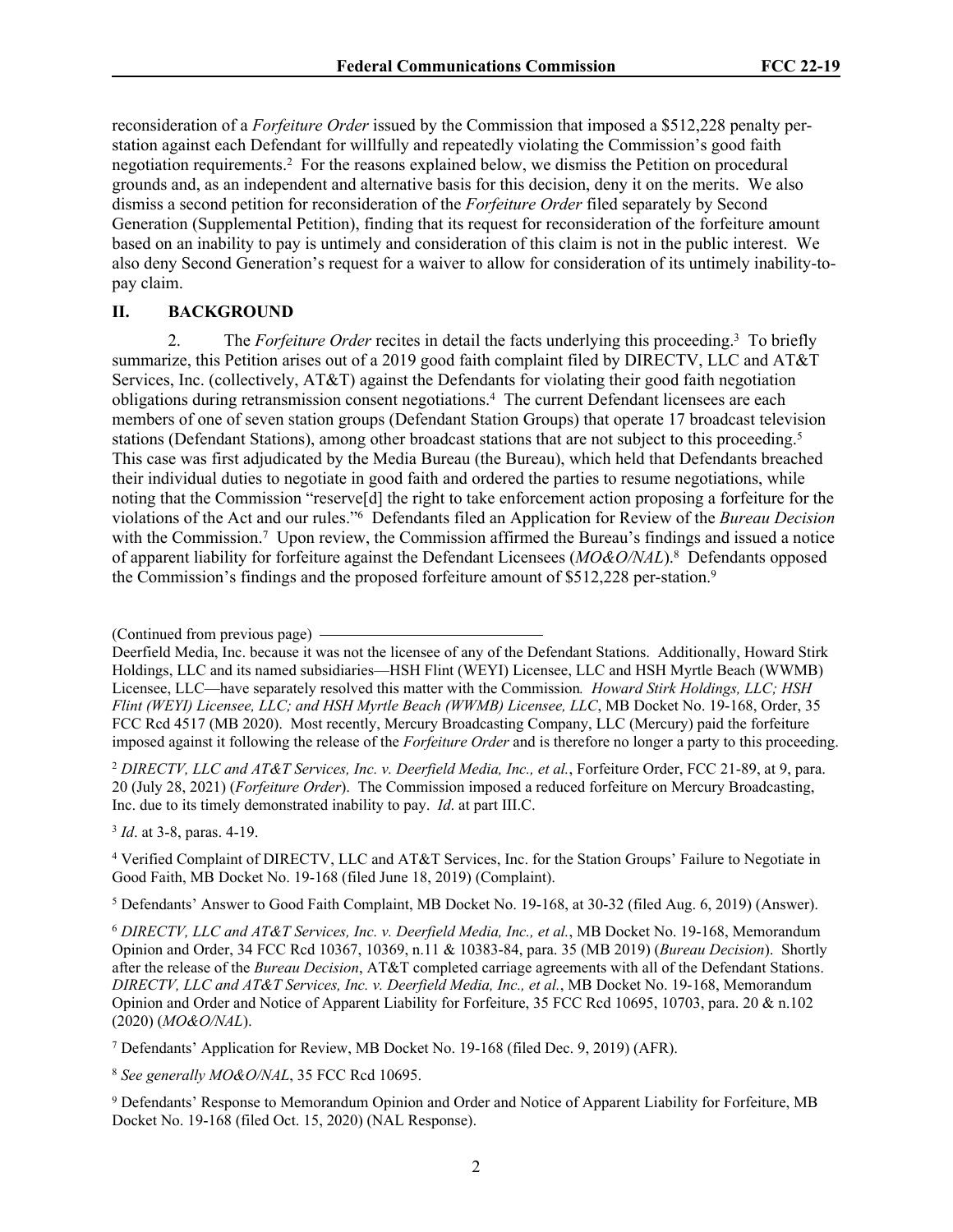3. In the *Forfeiture Order*, we determined that Defendants willfully and repeatedly breached their individual duties to negotiate retransmission consent in good faith, in violation of section  $325(b)(3)(C)$  of the Communications Act of 1934, as amended (the Act), by allowing their joint agent to engage in conduct that violated three of the *per se* good faith negotiation standards under section 76.65(b)(1) of the Commission's rules.<sup>10</sup> Based on the evidence in the record, we found that Defendants' agent repeatedly refused to negotiate for carriage of the Defendant Stations or respond to AT&T's carriage proposals, even as the existing carriage contracts expired, extension deadlines lapsed, and stations went dark.<sup>11</sup> We held that this conduct clearly violated Defendants' obligations under the *per se* standards to: (1) "participate in retransmission consent negotiations with the intent of reaching agreement," (2) refrain from acting in a manner that unreasonably delays retransmission consent negotiations, and (3) respond to retransmission consent proposals from the other party, including giving the reasons for the rejection of any such proposal.<sup>12</sup> The *Forfeiture Order* affirmed the forfeiture proposed in the *MO&O/NAL* for all Defendant Stations except the one licensed to Mercury.<sup>13</sup> In light of its timely demonstrated inability to pay, we reduced Mercury's forfeiture amount to \$30,000.<sup>14</sup>

4. We considered and found unavailing Defendants' other arguments for a reduced forfeiture amount, including their claim that because this was the first forfeiture issued for a violation of the good faith standard, they "had no relevant guidance about how the Commission would ultimately apply its rules or the amount of penalties that the Commission would consider reasonable for a violation."<sup>15</sup> In rejecting this argument, we noted that this is not the first time a party has been found liable under this good faith rule, and that "each of the Defendants was on notice that the Commission takes violations of the good faith rules extremely seriously."<sup>16</sup> In 2016, Defendants each received letters of inquiry (LOIs) concerning an investigation of possible violations of the good faith requirements. Later that same year Sinclair—a station group with which each Defendant has a close relationship<sup>17</sup>—signed a consent decree (CD) with the Commission under which it agreed to pay approximately \$9.5 million to resolve an investigation involving, among other things, suspected violations of the same good faith rule broken by Defendants.<sup>18</sup>

5. Defendants now file this Petition asking the Commission to reconsider its decision and vacate the *Forfeiture Order*. <sup>19</sup> Defendants assert that the *Forfeiture Order* violated their Fifth Amendment due process rights because: (1) they lacked fair notice that their conduct with respect to AT&T was in violation of the good faith requirements,<sup>20</sup> and (2) they lacked fair notice of the magnitude of the penalty imposed against them.<sup>21</sup> In addition, one of the Defendant Station Groups, Second Generation of Iowa, LTD., (Second Generation) has separately filed a supplemental petition for reconsideration (Supplemental Petition) seeking, in the alternative, a reduction in its forfeiture based on

<sup>10</sup> 47 U.S.C. § 325(b)(3)(C); 47 § CFR 76.65(b)(1); *Forfeiture Order* at 9-10, paras. 20-23.

<sup>11</sup> *Forfeiture Order* at 9-10, para. 22.

 $12$  *Id.* 

<sup>13</sup> *Id*. at 14, para. 32.

<sup>14</sup> *Id.* at 18-19, para. 40. Mercury has paid its forfeiture, accepting responsibility for these violations, and is no longer a party to this proceeding.

<sup>15</sup> *Id*. at part III.B & 15-16, para. 34; NAL Response at 25.

<sup>16</sup> *Forfeiture Order* at 15-16, para. 34.

<sup>17</sup> *Id*. at 3, para. 4.

<sup>18</sup> *Id*. at 15-16, para. 34; *Sinclair Broadcast Group, Inc.*, Order, 31 FCC Rcd 8576 (2016).

<sup>19</sup> Petition at ii.

<sup>20</sup> *Id*. at 4-11.

<sup>21</sup> *Id*. at 11-14.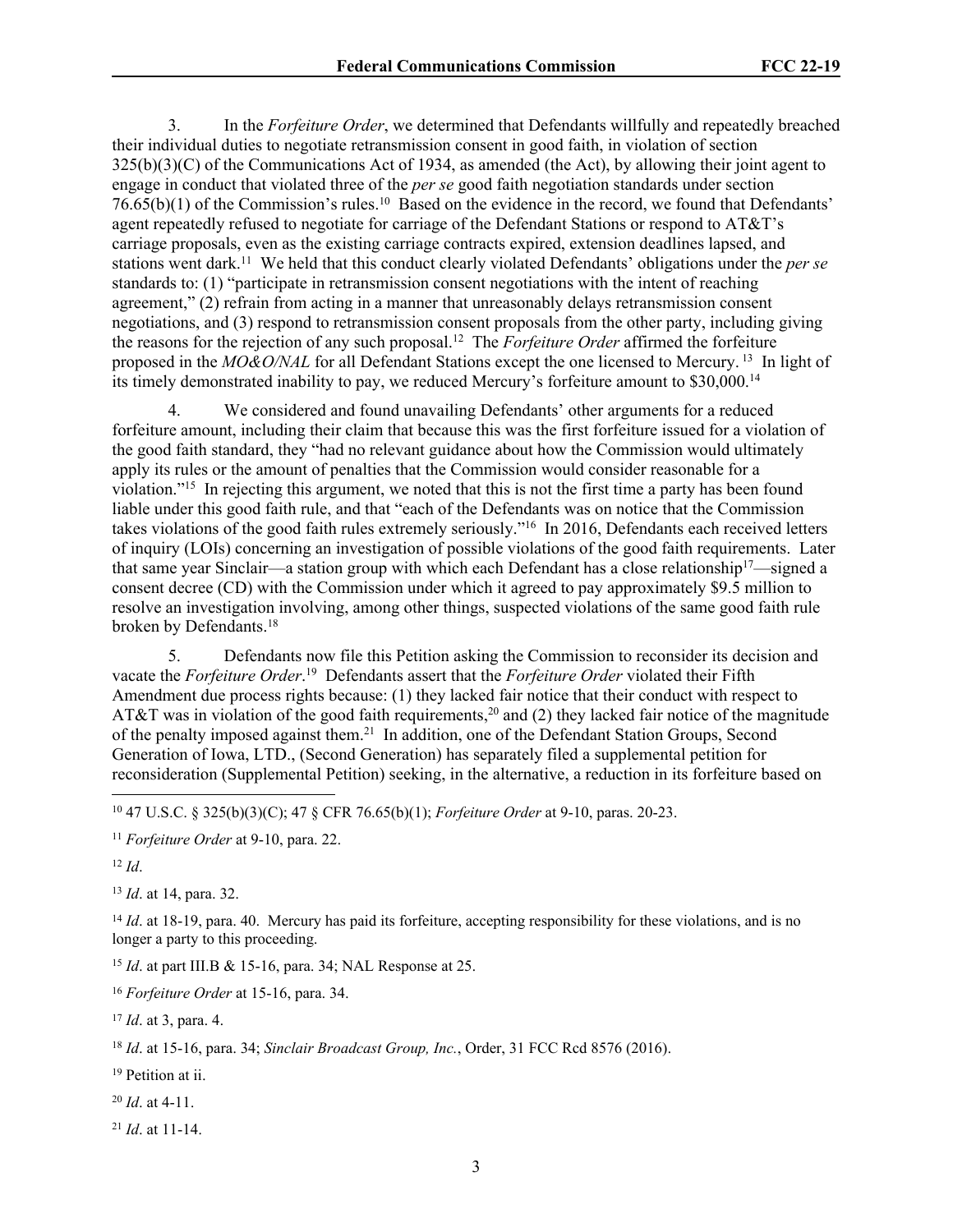an alleged inability to pay.<sup>22</sup>

## **III. DISCUSSION**

6. We dismiss and, on alternative and independent grounds, deny the Petition. In addition, we dismiss the Supplemental Petition and deny its request, in the alternative, for a waiver. Defendants have not demonstrated sufficient grounds for reconsideration of the Commission's *Forfeiture Order*  under our rules, and Defendants' substantive due process arguments do not persuade us that we should amend our prior decision. We likewise dismiss the Supplemental Petition under section 1.106 of the Commission's rules and deny its waiver request, as Second Generation has failed to demonstrate that we should excuse its delay in filing an inability-to-pay claim in order to now reconsider the forfeiture imposed in it.

## **A. Dismissal of the Petition**

7. We find that dismissal of the Petition is warranted under section 1.106 of the Commission's rules because Defendants failed to raise their constitutional due process arguments earlier in this proceeding though they could have done so.<sup>23</sup> We also note that, contrary to Defendants' misreading of our rules, the Commission's decision in the *Forfeiture Order* does not constitute an "argument<sup>[]</sup> unknown to petitioner" that creates a right of response.<sup>24</sup> Further, Defendants fail to identify any other public interest that would require the consideration of this Petition. We therefore dismiss the Petition in full.

8. Section  $1.106(c)$  provides that a petition for reconsideration will be granted only if the petition raises facts or arguments that could not have been raised sooner, or if the Commission determines that consideration "is required in the public interest."<sup>25</sup> We disagree with Defendants' contention that their constitutional due process claim is an "argument[] unknown . . . until after [the] last opportunity to present [it] to the [Commission"](https://www.law.cornell.edu/definitions/index.php?width=840&height=800&iframe=true&def_id=a6297a35c9ac3fd0044718728be4adbe&term_occur=999&term_src=Title:47:Chapter:I:Subchapter:A:Part:1:Subpart:A:Subjgrp:152:1.106) and that they "could not through the exercise of ordinary diligence have learned of the [] argument[] in question prior to such opportunity."<sup>26</sup> Defendants had ample opportunity to raise a constitutional due process claim in response to the *NAL*, in which the Commission fully explained the facts supporting the violation and the basis for the proposed forfeiture. But, Defendants did not make any constitutional due process claims in this proceeding prior to this Petition, and Defendants do not argue that they were foreclosed in any way from making such arguments at the time.<sup>27</sup> Defendants contend that they "previously asserted" their "fair notice" argument in their NAL Response when they stated that: "Defendants had no relevant guidance about how the Commission would ultimately apply its rules or the amount of penalties that the Commission would consider reasonable for a violation. Certainly it had no reason to believe that the Commission would calculate penalties in a manner that would reach the statutory maximum."<sup>28</sup> In making these statements, the Defendants never developed any argument, cited any authority, or claimed that there was a constitutional violation. A passing reference to a claim of "no relevant guidance," like the one Defendants made in their NAL Response, is not equivalent to

<sup>22</sup> Second Generation of Iowa, Ltd.'s Supplemental Petition for Reconsideration, MB Docket No. 19-168 (filed Aug. 27, 2021).

 $23$  47 CFR  $\S$  1.106(c)(1).

<sup>&</sup>lt;sup>24</sup> Petition at 1, n.3 (citing 47 CFR  $\S$  1.106(b)(2)(ii)).

<sup>25</sup> 47 CFR § 1.106(c).

<sup>&</sup>lt;sup>26</sup> Petition at 1, n.3 (citing 47 CFR  $\S$  1.106(b)(2)(ii)).

 $27$  Petition at 1, n.3.

<sup>28</sup> *Id*.; NAL Response at 25.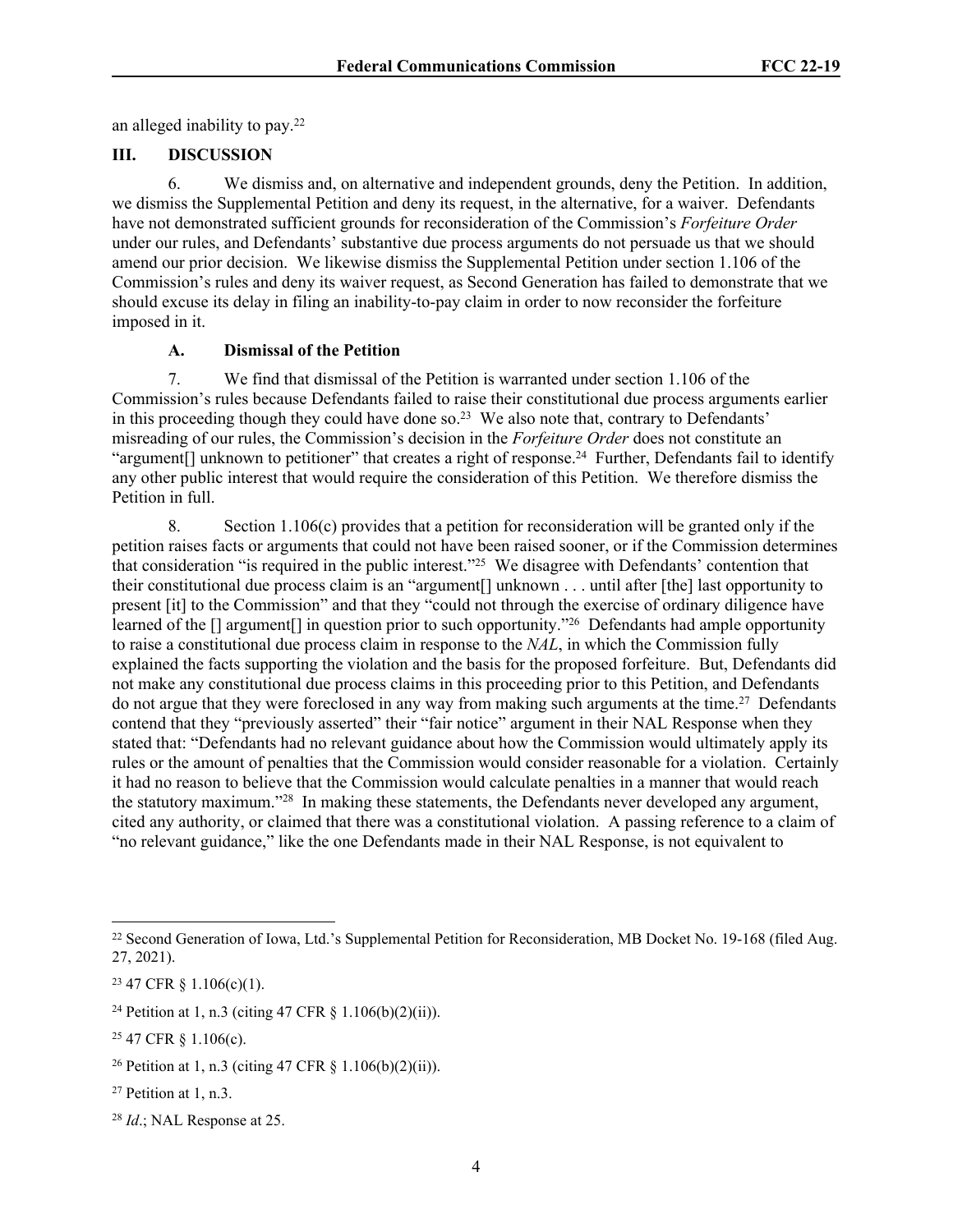actually making a constitutional due process argument.<sup>29</sup> As the D.C. Circuit has held, the mere mention of a legal concept is insufficient to properly raise an argument for consideration.<sup>30</sup>

9. In any event, the Commission in the *Forfeiture Order* responded to this passing reference by explaining why there was adequate notice.<sup>31</sup> But, the Commission's rejection in the *Forfeiture Order* of Defendants' passing reference to notice concerns does not amount to changed circumstances or "facts or arguments unknown to petitioner[s]" at the time of their earlier filings.<sup>32</sup> Defendants claim that given "the Commission's reliance on [a] new argument" in the *Forfeiture Order*, the Petition is warranted under section 405(a) of the Act and section  $1.106(c)$  of our rules.<sup>33</sup> According to Defendants, when we addressed Defendants' passing reference to fair notice by reminding the Defendants of the Sinclair CD and LOIs, this response constituted a new argument previously unknown to the Defendants—"a newly asserted basis for providing Defendants fair notice"—that we relied on in our decision.<sup>34</sup> Defendants contend that, because we "only indirectly addresse[d]" Defendants' unformed notice claims in the *Forfeiture Order*, we must now also consider Defendants' newly formed due process arguments.<sup>35</sup> However, our discussion of the Sinclair CD and LOIs does not constitute an "argument[] unknown to

<sup>30</sup> *Amendment of Part 95 of the Commission's Rules to Provide Regulatory Flexibility in the 218-219 MHz Service*, WT Docket No. 98-169, Third Order on Reconsideration of the Report and Order and Memorandum Opinion and Order, 17 FCC Rcd 8520, 8527, para. 19 (2002) (citing *Time Warner Entertainment Co. v. FCC*, 144 F.3d 75, 79 (D.C. Cir. 1998) ("even where an issue has been 'raised' before the Commission, if it is done in an incomplete way . . . the Commission has not been afforded a fair opportunity [to pass on the issue]")); *Bartholdi Cable Co. v. FCC*, 114 F.3d 274, 279-80 (D.C. Cir. 1997) ("The Commission need not sift pleadings and documents to identify arguments that are not stated with clarity") (quotations omitted). Defendants' passing reference to notice in their NAL Response also fails to meet the requirement, in the judicial context, that legal arguments be developed to be considered properly raised. *See Carducci v. Regan*, 714 F.2d 171, 177 (D.C. Cir. 1982) ("We will not resolve [an] issue on the basis of briefing and argument of counsel which literally consisted of no more than an assertion of violation of due process rights, with no discussion of case law supporting that proposition or of the statutory text and legislative history relevant to the central question."); *see also Washington Association for Television and Children v. FCC*, 712 F.2d 677, 681 (D.C. Cir. 1983) (finding appellant "never explicitly" made its argument); *Alianza Federal de Mercedes v. FCC*, 539 F.2d 732, 739 (D.C. Cir. 1976) (stating that the "gist" of appellant's argument was there, but "nothing was made of it").

<sup>31</sup> *Forfeiture Order* at 13-14, para. 34.

<sup>32</sup> 47 CFR §§ 1.106(c)(1), 1.106(b)(2). With respect to changed circumstances under section 1.106(b)(2)(i), the Commission has held: "Legal determinations and factual conclusions previously reached by the Commission in the same proceeding are not changed circumstances satisfying the requirements for appeal. This is true even where the petitioner has embellished or expanded upon its original arguments by presenting additional supporting evidence in an attempt to reinforce its original contentions." *Federal-State Joint Board on Universal Service*, Second Order on Reconsideration and Order, 35 FCC Rcd 2641 (2020) (citing *Shaw Communications, Inc.*, Order on Reconsideration, 27 FCC Rcd 6995, 6996, para. 4 (MB 2012) ("[T]he Commission's rejection of a previously raised argument" does not satisfy the requirements of section 1.106(b)(2)(i), "since of necessity the Commission's order in any case will have been released after the aggrieved party was last able to present its arguments in pleadings."); *M&M Communications, Inc*., Memorandum Opinion and Order, 2 FCC Rcd 5100, 5100, para. 6 (CCB 1987) ("The Commission's disposition in a Review Order, of arguments raised in an Application for Review, does not constitute 'changed circumstances' pursuant to section 1.106(b)(2).")).

<sup>33</sup> Petition at 1, n.3.

<sup>34</sup> *Id*.

<sup>35</sup> *Id.*

<sup>29</sup> *See e.g.*, AFR at 22-23 (arguing that the Bureau imposed new requirements for retransmission consent negotiations that exceeded the Commission's standards, but failing to raise a Fifth Amendment due process argument); *id*. at v (arguing that "the Bureau is now threatening to go even farther by imposing outsized forfeitures on Defendants" but failing to raise any constitutional argument regarding the magnitude of a potential forfeiture amount).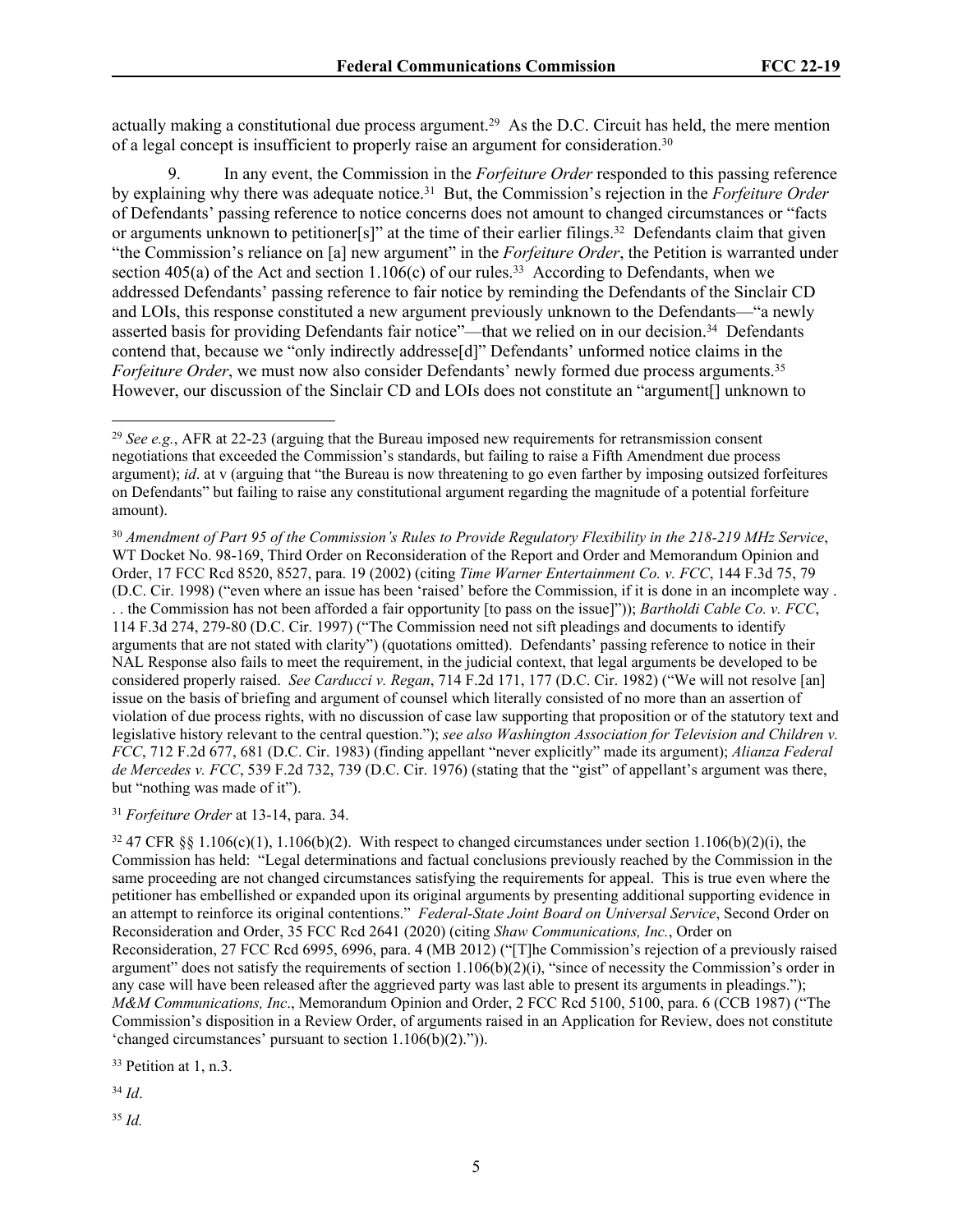petitioner," that creates a right of response.<sup>36</sup> Section 1.106(b)(2)(ii) does not in any way contemplate a right of response warranting a petition for reconsideration. Indeed, the rule in question unambiguously contemplates that the new "argument" the petition "relies on" would be one *made by a petitioner itself* (as opposed to a decision reached by the Commission to which it would have an opportunity to respond).<sup>37</sup> Indeed, to hold otherwise would mean the Commission "must entertain petitions for reconsideration of *all* its orders, casting it into a Möbius loop of orders and petitions for reconsideration that could never reach finality."<sup>38</sup> The Defendants were well aware of the facts and arguments that underlie their due process claims at the time of their last opportunity to present these claims to the Commission.<sup>39</sup> Defendants knew the amount of the forfeiture when the Commission issued the underlying *NAL*. Had Defendants chosen to do so, they could have raised their due process arguments as part of a timely response to it, rather than as a request for reconsideration of the *Forfeiture Order.* Accordingly, there is no basis under our procedural rules that would warrant a petition for reconsideration.

10. Further, we find that dismissal is appropriate under section 1.106(c)(2) because Defendants have failed to demonstrate, or indeed even attempt to demonstrate, that the public interest requires consideration of the new arguments raised in the Petition.<sup>40</sup> Indeed, aside from raising due process arguments that could have been raised earlier in the proceeding, the Petition merely rehashes theories and interpretations of fact that have been fully considered and rejected in this proceeding.<sup>41</sup> For example, the core of Defendants' notice argument—"the Commission failed to fairly notify Defendants that pursuing sequenced joint negotiations using one agreement as a template would constitute a *per se* violation of the agency's good faith negotiation requirement"<sup>42</sup>—ignores the fact that the Commission has repeatedly found that Defendants were *not* engaging in "sequenced joint negotiations using one agreement as a template," but were in fact refusing to negotiate with respect to the Defendant Station Groups despite actively negotiating for carriage of an unrelated group of stations, and were not at any time using a "template."<sup>43</sup> While Defendants now couch their arguments as Fifth Amendment claims. they are essentially unchanged from the AFR and the NAL Response.<sup>44</sup> Because the Petition relies on facts and arguments that were fully considered and rejected by the Commission in this proceeding, we find that the public interest does not compel reconsideration.<sup>45</sup>

<sup>38</sup> *Shaw Communications*, 27 FCC Rcd at 6996, para. 4.

<sup>39</sup> 47 CFR §§ 1.106(c)(1), 1.106(b)(2)(ii).

 $40\,47$  CFR  $\S$  1.106(c)(2); Petition at n.3.

<sup>41</sup> *Id*.

<sup>42</sup> Petition at 2.

<sup>43</sup> *MO&O/NAL*, 35 FCC Rcd at 10709-12, paras. 35-36, 41-42; *Forfeiture Order* at 9, 11-12, paras. 20, 25-27.

<sup>44</sup> We note that a petition for reconsideration is not intended to be an opportunity for a party to relitigate factual findings already upheld by the Commission, and Defendants' attempt to do so here warrants dismissal, at least in part, on such grounds alone under section 1.106(b). *See* 47 CFR § 1.106(b).

<sup>45</sup> *See Shaw Communications*, Letter Order, 27 FCC Rcd 6995, 6995, para. 5 (MB 2012) (dismissing petition for reconsideration and finding that the public interest did not compel reconsideration where petition relied on facts and arguments that were fully considered and rejected by the Commission previously in the proceeding). We also dismiss Defendants' request that we reconsider the forfeiture amount with respect to GoCom. We fully considered and rejected this request in the *Forfeiture Order*. *See Forfeiture Order* at 18, para. 38; *infra* para. 28.

<sup>36</sup> *Id*.

 $37\,47$  CFR §§ 1.106(c)(1), 1.106(b)(2)(ii). We also observe the requirement of the rule that the new argument in question could not "through the exercise of ordinary diligence" have been known to the petitioner at the time of its prior filings. 47 CFR § 1.106(b)(2)(ii). That is not the case here as Defendants had ample opportunity to raise their constitutional due process arguments in response to the *NAL*.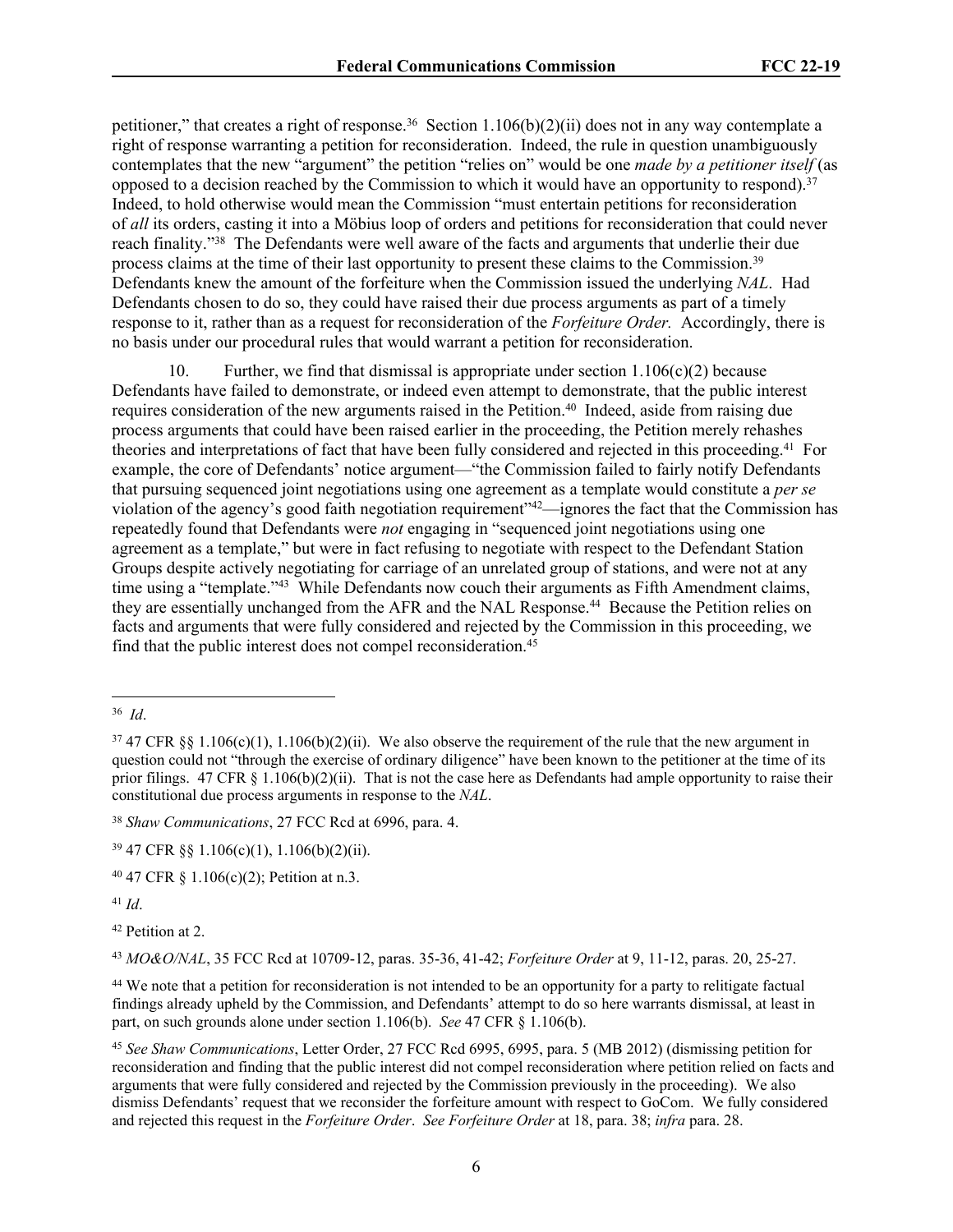11. Accordingly, we dismiss the Petition because it fails to meet the requirements of section 1.106 of the Commission's rules.<sup>46</sup>

## **B. Denial of the Petition**

12. As an independent and alternative basis for our decision, we also deny the Petition, in full, on the merits. As detailed below, the Petition offers no facts or arguments that would warrant altering the Commission's findings or reducing the amount of its forfeiture.

## **1. Defendants had Fair Notice that their Conduct was Prohibited**

13. We are not persuaded that the Defendants lacked notice of their legal obligation to negotiate retransmission consent in good faith and that refusing to negotiate, unreasonably delaying negotiations, and failing to respond to proposals for carriage each independently constituted *per se* violations of the good faith requirement. Since its adoption over 20 years ago, the good faith rule has required every broadcast television station and multichannel video programming distributor (MVPD) to participate actively in negotiations with the intent of reaching agreement. Defendants failed to make this basic gesture of good faith. We therefore affirm our conclusion that Defendants willfully and repeatedly violated section 325(b) of the Act and section 76.65 of the Commission's rules.

14. We disagree with Defendants' argument that the *Forfeiture Order* violated their due process rights because they did not have fair notice that their conduct during the retransmission consent negotiations with AT&T was prohibited.<sup>47</sup> Specifically, Defendants claim that we broke from precedent and adopted a new interpretation of the good faith rule that undermines otherwise permissible joint negotiation.<sup>48</sup> Defendants also assert that, in the absence of guidance to the contrary, the stations reasonably and in good faith believed that their conduct was permissible.<sup>49</sup>

15. Generally, a regulated party must be able to identify, with ascertainable certainty, the standards with which the agency expects parties to conform.<sup>50</sup> The requirements of section  $76.65(b)(1)$ are not novel and have been well settled via rulemaking and administrative action for over 20 years.<sup>51</sup> The rule is clear: it lists specific acts or practices that violate the duty to negotiate retransmission consent agreements in good faith.<sup>52</sup> The rule itself is supplemented by an explanation of the rule's purpose in its

<sup>48</sup> *Id*. at 4-5.

<sup>49</sup> *Id*. at 5-11.

<sup>50</sup> *Star Wireless, LLC v. FCC*, 522 F.3d 469, 473 (D.C. Cir. 2008) ("In assessing forfeitures against regulated entities, the Commission is required to provide adequate notice of the substance of the rule. . . . The court must consider whether by reviewing the regulation and other public statements issued by the agency, a regulated party acting in good faith would be able to identify, with ascertainable certainty, the standards with which the agency expects parties to conform.") (internal quotations and citations omitted); *General Electric Co. v. EPA*, 53 F.3d 1324, 1328-29 (D.C. Cir. 1995) (discussing whether GE had adequate notice of EPA's rules interpretation, and finding "[i]n such cases, we must ask whether the regulated party received, or should have received, notice of the agency's interpretation in the most obvious way of all: by reading the regulations"); *United States v. Lachman*, 387 F.3d 42, 58 (1st Cir. 2004) ("These ['ascertainable certainty'] cases, however, do not stand for the proposition that any ambiguity in a regulation bars punishment."); *Suburban Air Freight, Inc. v. TSA*, 716 F.3d 679, 684 (D.C. Cir. 2013) (fair warning cases are a "very limited set of cases").

<sup>51</sup> 47 CFR § 76.65(b)(1); *Implementation of the Satellite Home Viewer Improvement Act of 1999, Retransmission Consent Issues: Good Faith Negotiation and Exclusivity*, CS Docket No. 99-363, First Report and Order, 15 FCC Rcd 5445 (2000) (*Good Faith Order*), *recon. granted in part*, Order on Reconsideration, 16 FCC Rcd 15599 (2001) (adopting 47 CFR § 76.65(b)(1)).

52 47 CFR § 76.65(b)(1).

<sup>46</sup> 47 CFR §§ 1.106(b)-(c).

<sup>47</sup> Petition at 4-11.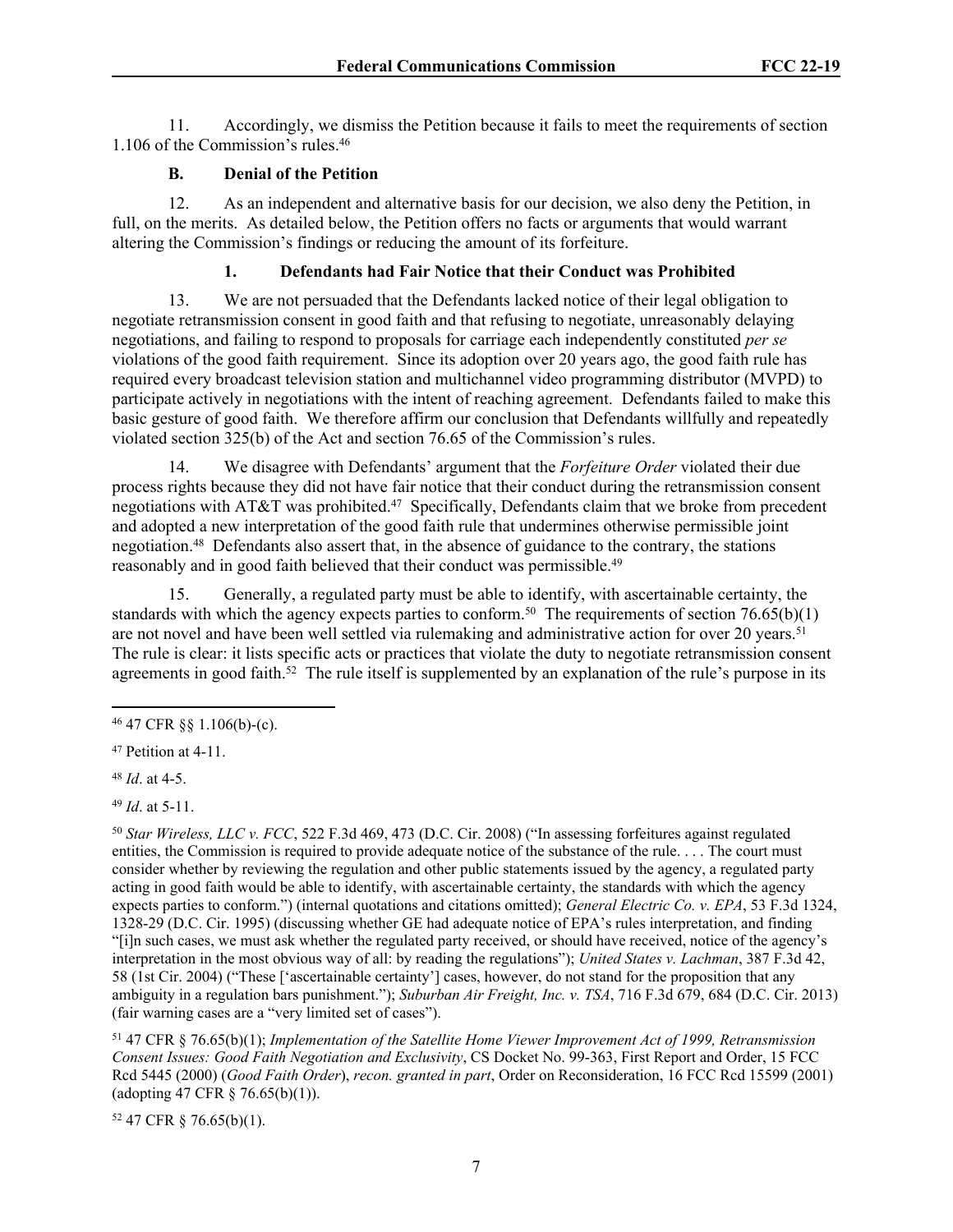implementing order.<sup>53</sup> As the *Good Faith Order* explains, the rule is intended to act as a list of *per se*  negotiating standards that "gives immediate guidance to the parties to retransmission consent negotiations that certain conduct will not be tolerated."<sup>54</sup> If a *per se* standard is violated during retransmission negotiations, it "constitute[s] a violation of the good faith standard in all possible instances."<sup>55</sup> In this case, upon reviewing the record evidence, we found that Defendants' conduct violated three of the *per se* standards during their retransmission negotiations with AT&T and therefore violated their duty to negotiate in good faith under section  $325(b)(3)(C)$ .<sup>56</sup>

16. Contrary to Defendants' assertion, the Commission did not adopt a new interpretation of its long-standing good faith rule; it simply applied the straightforward language of that rule to the facts in this record.<sup>57</sup> The Commission's finding was based on its factual determination that Defendants had engaged in acts and practices prohibited by the well-established *per se* good faith standards.<sup>58</sup> As observed above,<sup>59</sup> the foundation of Defendants' notice argument is that they were engaged in "staggered joint negotiations based on a template agreement" and that the *Forfeiture Order* conjures up a novel interpretation of the good faith rule to declare this practice a *per se* violation.<sup>60</sup> On the contrary, throughout this proceeding the Commission has carefully considered the conduct of these specific parties, as presented in the undisputed factual record. "Staggered joint negotiations based on a template agreement" is not what happened in this case, and it is not the conduct the Commission identified as constituting three distinct *per se* violations.<sup>61</sup> The Defendants cannot legitimately complain that they failed to receive notice about a finding that the Commission never made, nor can they relitigate basic factual questions that have been settled, at this point, for over two years, based on review of a full and complete record.

17. We also disagree with Defendant's claim that the *Forfeiture Order* "effectively nullif[ies] joint negotiation" by requiring that "joint negotiation must always include, from the outset, individual responses to individual proposals."<sup>62</sup> While negotiating parties are allowed to jointly negotiate, all parties are still required to abide by the duty to negotiate in good faith.<sup>63</sup> Fundamentally, this includes refraining

<sup>55</sup> *Id*. at 5457, para. 31.

<sup>56</sup> *Forfeiture Order* at 9-10, paras. 22-23.

57 *General Electric*, 53 F.3d at 1328-29 (discussing whether GE had adequate notice of EPA's rules interpretation, and finding "[i]n such cases, we must ask whether the regulated party received, or should have received, notice of the agency's interpretation in the most obvious way of all: by reading the regulations").

<sup>58</sup> *MO&O/NAL*, 35 FCC Rcd at 10697-98 ("In the event a complaint alleges that one of these actions or practices that occurred, the questions before the Bureau or the Commission are factual. . . . the Bureau or Commission need only consider the record to determine, as a fact-finding exercise, the presence or absence of an "action or practice" that appears on the list of objective standards.") (citing *Good Faith Order*, 15 FCC Rcd at 5457, para. 31).

<sup>59</sup> *Supra* para. 10.

<sup>60</sup> Petition at 5.

<sup>61</sup> The Commission found that Defendants "were not using the [unrelated station group] agreement as simply the vehicle to negotiate baseline terms for their own agreements." *MO&O/NAL*, 35 FCC Rcd at 10712, para. 42 (internal quotations omitted). To the contrary, the Commission found that "[d]espite Mr. Lammers' representations in his correspondence with AT&T that he was jointly negotiating for both [an unrelated station group] and the Defendant Stations, the record shows that he intentionally refused to negotiate on behalf of the Defendant Stations and continuously ignored AT&T's carriage proposals for the Defendant Stations." *Forfeiture Order* at 9, para. 21.

<sup>62</sup> Petition at 4 (emphasis in original omitted).

<sup>63</sup> *Forfeiture Order* at 10, para. 23.

<sup>53</sup> *Good Faith Order*, 15 FCC Rcd at 5457, 5462-64, paras. 30-31, 40-46.

<sup>54</sup> *Id*. at 5457, para. 30.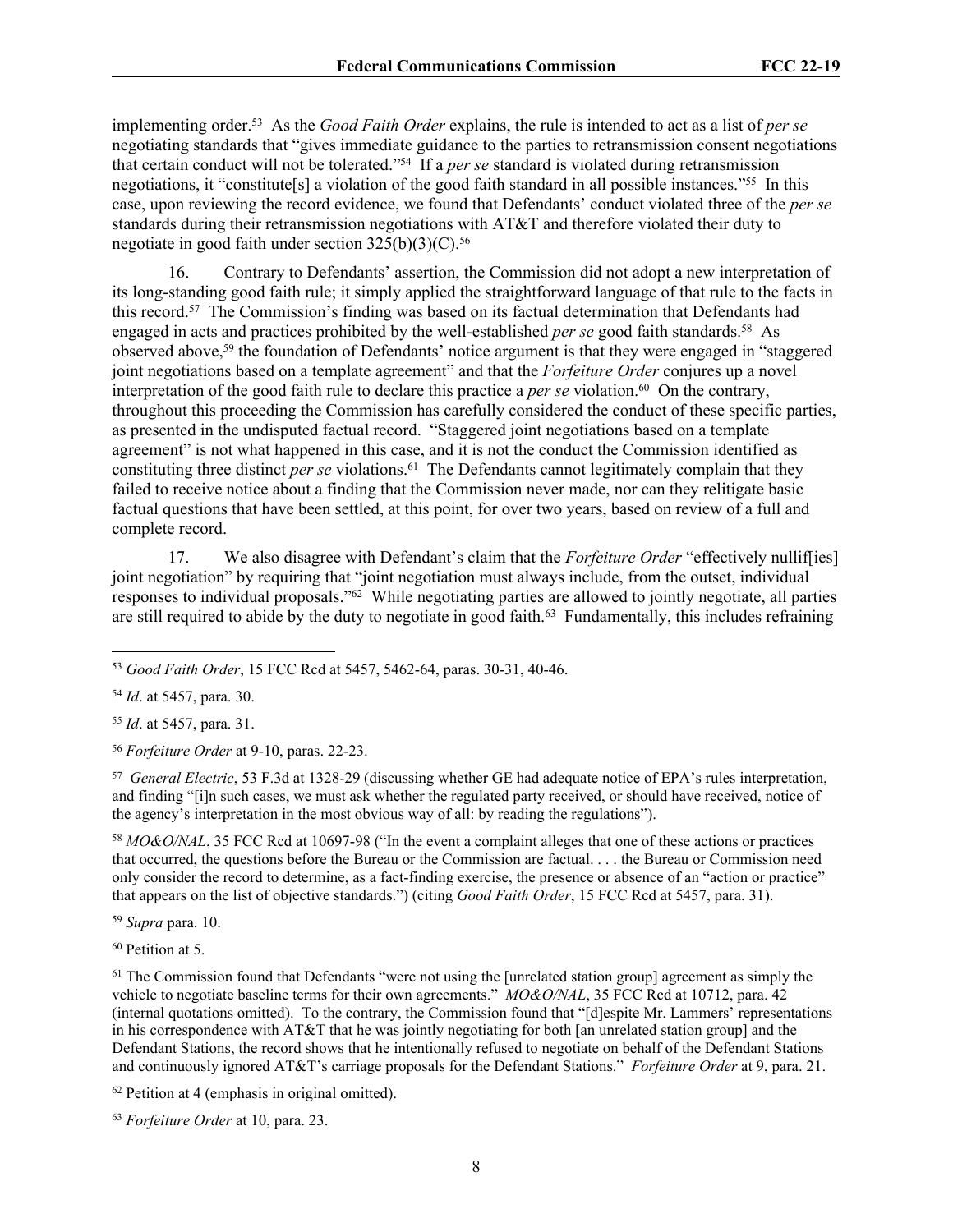from engaging in any of the prohibited acts and practices that the Commission's rule deems *per se* violations of the good faith standard. Based upon the uncontested record, the *Forfeiture Order* affirmed the Commission's earlier finding that Defendants "[took] negotiation for carriage of the Defendant Stations off the table and refus[ed] to discuss any terms specifically relating to them until virtually all of them had gone dark" an approach that the Commission found "does not meet the requirements of our rules."<sup>64</sup>

18. We therefore find unavailing Defendants' argument that they reasonably and in good faith believed that their conduct was permissible.<sup>65</sup> Contrary to Defendants' suggestion, the Commission is not required to elaborate on every factual scenario possible or imaginable in order to provide notice of a violation of the Commission's good faith rule prior to enforcing it.<sup>66</sup> The good faith rule expressly applies to *all* negotiations for retransmission consent between broadcasters and MVPDs and articulates clearly identifiable actions or practices that violate the established standard.<sup>67</sup> As the D.C. Circuit has said, "[t]he fair notice doctrine, which is couched in terms of due process, provides redress only if an agency's interpretation is 'so far from a reasonable person's understanding of the regulations that they could not have fairly informed the regulated party of the agency's perspective."<sup>68</sup> The cases cited by Defendants are inapposite,<sup>69</sup> involving conflicting or changing interpretations of the statute or regulation at issue<sup>70</sup> or an agency's new interpretation of ambiguous regulations.<sup>71</sup> Here, the *per se* standards are clear.

<sup>64</sup> *MO&O/NAL*, 35 FCC Rcd at 10709-10, para. 36.

<sup>65</sup> Petition at 5-7.

<sup>66</sup> *Id*. at 7 (stating that "in the twenty years since the Commission adopted its *per se* good faith negotiation rules and up until this proceeding, there has been no Commission decision addressing sequenced joint negotiation at all, much less finding it to be in bad faith").

<sup>67</sup> 47 CFR § 76.65(b)(1).

<sup>68</sup> *Mississippi Commission on Environmental Quality v. EPA*, 790 F.3d 138, 186 (D.C. Cir. 2015) (quoting *United States v. Chrysler Corp.*, 158 F.3d 1350, 1354 (D.C. Cir. 1998)); *see also United States v. Thomas*, 864 F.2d 188, 195 (D.C. Cir. 1988) (holding that "statutes cannot, in reason, define proscribed behavior exhaustively or with consummate precision").

<sup>69</sup> *See Suburban Air Freight*, 716 F.3d at 684 (explaining that there is only a "very limited set of cases in which we have upheld an agency interpretation but nevertheless vacated an enforcement action on notice grounds"); *Lachman*, 387 F.3d at 57 ("Defendants cite a line of cases from the District of Columbia Circuit for the proposition that when a regulation lacks 'ascertainable certainty,' the regulated party's reasonable interpretation of the regulation will be accepted if otherwise a drastic penalty would result. *See Trinity Broad. Of Fla., Inc. v. FCC*, 211 F.3d 618 (D.C. Cir. 2000); *United States v. Chrysler Corp.*, 158 F.3d 1350 (D.C. Cir. 1998); *Gen. Elec. Co. v. EPA*, 53 F.3d 1324 (D.C. Cir. 1995); *Rollins Envtl. Servs. (NJ) Inc. v. EPA*, 937 F.2d 649 (D.C. Cir. 1991); *Gates & Fox Co. v. Occupational Safety & Health Rev. Commission*, 790 F.2d 154 (D.C. Cir. 1986). . . . These cases, however, do not stand for the proposition that any ambiguity in a regulation bars punishment. Rather, they are addressed only to situations in which: (1) the agency had given conflicting public interpretations of the regulation, or, (2) the regulation is so vague that the ambiguity can only be resolved by deferring to the agency's own interpretation of the regulation . . . and the agency has failed to provide a sufficient, publicly accessible statement of that interpretation before the conduct in question.").

<sup>70</sup> *FCC v. Fox Television Stations, Inc.*, 567 U.S. 239, 254-57, (2012) (finding no fair notice where under a prior policy and precedent, a fleeting expletive or brief shot of nudity was not considered a violation, but under a newer interpretation, such content would be considered a violation); *General Electric*, 53 F.3d at 1330, 1332 (finding regulated party could not determine with ascertainable certainty the standards with which it is expected to conform where different divisions of the EPA disagreed about the meaning of the regulation at issue); *Satellite Broadcasting Co. v. FCC*, 824 F.2d 1, 2 (D.C. Cir. 1987) (holding fair notice not given where the specific regulation was silent and other regulations offered "baffling and inconsistent" advice).

<sup>71</sup> *Christopher v. SmithKline Beecham Corp.*, 567 U.S. 142, 155-57 (2012) (determining regulated party lacked fair notice where the agency's new interpretation of its ambiguous regulations threatened "to impose potentially massive (continued….)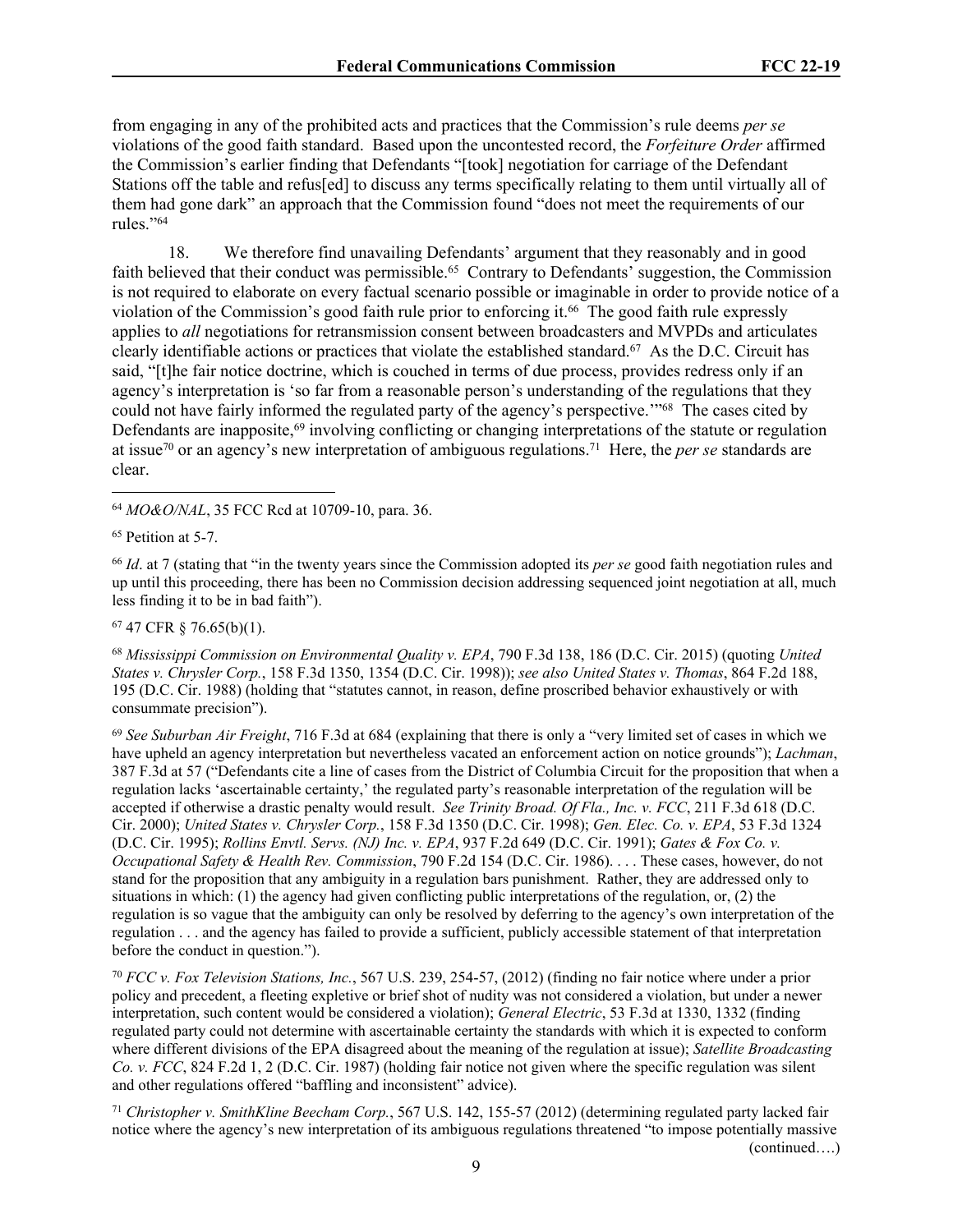19. Finally, we reiterate that the *Forfeiture Order* was not inconsistent with the relevant precedent. Defendants argue that the *Forfeiture Order* imposed a new policy, but fail to demonstrate that the Commission has previously interpreted the *per se* standards differently.<sup>72</sup> In fact, as the *MO&O/NAL* notes, the *Bureau Decision* used past good faith cases to "contrast[] [Defendants'] behavior with acceptable examples to demonstrate how far it had strayed from good faith."<sup>73</sup> Per our statutory directive, the Commission reviews the *process* of negotiations, not their substantive terms.<sup>74</sup> Thus, the *Forfeiture Order* is not focused on which terms Defendants may have agreed or disagreed with in negotiations; it simply enforces the requirement that Defendants must actively participate in those negotiations.<sup>75</sup> This is consistent with the wide range of cases Defendants themselves cite, which concern "proposals that the parties may raise" and "intentions" they may express "in their negotiations."<sup>76</sup> Defendants made no proposals and expressed no intentions during the period at issue, instead flatly refusing to participate in negotiations. Defendants claim that the Commission's past good faith decisions "collectively evince the Commission's reluctance to find bad faith on the part of a negotiating party."<sup>77</sup> To the contrary, they simply demonstrate that Defendant Stations are among the very few negotiating entities that have failed, or refused, to comply with the straightforward requirements of the good faith rule.<sup>78</sup> The refusal to assign

<sup>72</sup> *See Suburban Air Freight*, 716 F.3d at 684 (rejecting "fair notice" argument against penalty, where "Suburban makes no argument that TSA previously interpreted those provisions differently, let alone that the company relied on any such interpretation."); *Otis Elevator Co. v. Secretary of Labor*, 762 F.3d 116, 125 (D.C. Cir. 2014) (rejecting "fair notice" argument where "Otis Elevator has not identified any pattern of contrary practice by the Secretary or contrary interpretations by the Commission"); Petition at 4-5.

<sup>73</sup> *MO&O/NAL*, 35 FCC Rcd at 10713, para. 43.

<sup>74</sup> *Good Faith Order*, 15 FCC Rcd at 5455, para. 24 ("We believe that, by imposing the good faith obligation, Congress intended that the Commission develop and enforce a process that ensures that broadcasters and MVPDs meet to negotiate retransmission consent and that such negotiations are conducted in an atmosphere of honesty, purpose, and clarity of process."); *HolstonConnect, LLC v. Nexstar Media Group, Inc.*, 34 FCC Rcd 7833, 7835 (MB 2019) ("At the outset, we reiterate our longstanding precedent that absent other factors, disagreement over the rates, terms, and conditions of retransmission consent—even fundamental disagreement—is not indicative of lack of good faith. As we have also repeatedly stated, nothing in the Act or our implementing rules requires that parties negotiating retransmission consent actually reach agreement.").

<sup>75</sup> *See Forfeiture Order* at 9, para. 21.

<sup>76</sup> Petition at 9 (citing *Implementation of Satellite Home Viewer Improvement Act of 1999*, 15 FCC Rcd 5445, 5469, para. 56 (2000); *First National Maintenance Corp. v. NLRB*, 452 U.S. 666, 678 n.17 (1981); and *NLRB v. Insurance Agents' International Union, AFL-CIO*, 361 U.S. 477, 488 (1960)).

#### <sup>77</sup> Petition at 7, n.8.

 $78$  In their Petition, Defendants again assert that they negotiated in good faith because their approach was identical to their successful 2016 negotiations with AT&T, which resulted in carriage agreements for all stations involved "without any indication that Defendants had engaged in unlawful conduct." *Id*. at 10. As we noted in the *Forfeiture Order*, "[t]he extent to which AT&T may have acquiesced to unlawful negotiations has absolutely no legal bearing on AT&T's ability to bring a complaint against Defendants for violations of the [*per se*] good faith standards during the 2019 negotiations. . . . [Further,] none of the evidence offered with respect to the 2016 negotiation undermines the [Commission's] factual finding that in 2019 Mr. Lammers manifestly failed to demonstrate any intention of seeking, much less reaching, agreement on carriage of Defendant Stations, evincing a refusal to negotiate on behalf of such stations during this period." *Forfeiture Order* at 12-13, para. 28 (internal quotations omitted).

<sup>(</sup>Continued from previous page)

liability on [the regulated party] for conduct that occurred well before that interpretation was announced"); *SNR Wireless LicenseCo, LLC v. FCC*, 868 F.3d 1021, 1044, 1046 (D.C. Cir. 2017) (finding in part that, given ambiguity in Commission's rules and decisions regarding de facto control, petitioners lacked fair notice that they would not have a chance to cure their violation of the control rules).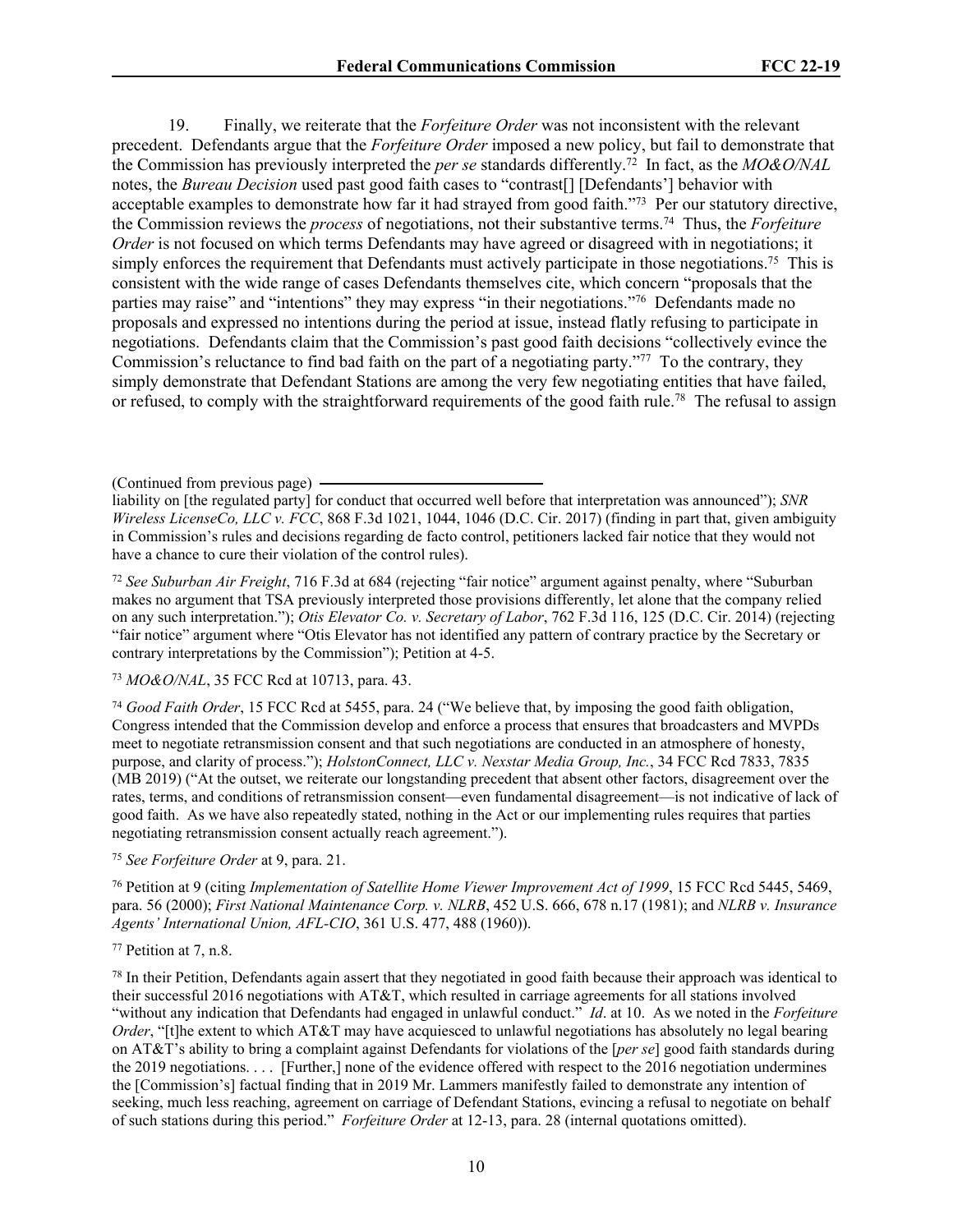liability when the Commission has found no rule violation cannot possibly constrain the assignment of liability when the facts of record establish that the rule is violated.<sup>79</sup>

20. Accordingly, we find that the Commission's rules and precedent "provide a person of ordinary intelligence" with fair notice of the conduct that is required to abide by its good faith obligations.<sup>80</sup> As a result, we see no basis to reconsider our prior determination that Defendants are liable for their violations of the good faith requirements.

# **2. Defendants had Fair Notice of Potential Forfeitures**

21. We are not persuaded that Defendants lacked notice of the potential magnitude of sanctions for violation of the good faith standard and rule. We find the cases cited by Defendants inapposite, and we affirm the forfeitures equaling \$512,228 per station for these violations. In addition, we decline to reduce the forfeiture with respect to GoCom's WCCU station because despite its nowclaimed status as a "satellite" station, it is equally liable as a member of the joint negotiating group.

22. Regulated entities are on notice that if they violate the Act or a Commission rule, they could be sanctioned up to the maximum allowable under section 503(b), depending on the nature and circumstances of the violation.<sup>81</sup> The Commission issued the forfeiture in this case in accordance with section 503(b) of the Act, section 1.80 of the Commission's rules, and the Commission's *Forfeiture Policy Statement*.<sup>82</sup> When the *NAL* was issued, section 503(b)(2)(A) of the Act authorized the Commission to assess a forfeiture against broadcast licensees of up to \$51,222 per violation or day of a continuing violation, and up to a statutory maximum of  $$512,228$  for a single act or failure to act.<sup>83</sup> In this case, we determined that Defendants' conduct constituted a continuing violation based on a "single act or failure to act" that continued over an extended period of time.<sup>84</sup> In assessing the forfeiture amount for these violations, we followed the guidelines established for "violation of the cable broadcast carriage rules."<sup>85</sup> We multiplied the base forfeiture by the number of days of the continuing violation, which

<sup>80</sup> *Fox*, 567 U.S. at 253 (2012).

<sup>81</sup> 47 U.S.C. § 503(b) (providing that any person who "willfully or repeatedly failed to comply with any of the provisions of [the Act] or of any rule, regulation or order issued by the Commission" shall be liable for a forfeiture penalty). *See BMW of North America, Inc. v. Gore*, 517 U.S. 559, 574 (1996) ("Elementary notions of fairness enshrined in our constitutional jurisprudence dictate that a person receive fair notice not only of the conduct that will subject him to punishment, but also of the severity of the penalty that a State may impose); *Karem v. Trump*, 960 F.3d 656, 664 (D.C. Cir. 2020) (holding that the Due Process Clause of the Fifth Amendment requires that there be fair notice of the severity of a civil penalty imposed by the government).

<sup>82</sup> 47 U.S.C. § 503(b); 47 CFR § 1.80; *The Commission's Forfeiture Policy Statement and Amendment of Section 1.80 of the Rules to Incorporate the Forfeiture Guidelines*, Report and Order, 12 FCC Rcd 17087 (1997) (*Forfeiture Policy Statement*).

<sup>83</sup> *Forfeiture Order* at 14-15, para. 33 & n.151. After issuance of the *NAL,* the statutory maximum increased to \$518,283, however, the Commission exercised its discretion under section 503(b) in this proceeding to assess the forfeiture at the amount set forth in the *NAL*. *Id*.

<sup>84</sup> *Id*. at 16-17, para. 35 & n.163.

<sup>85</sup> 47 CFR § 1.80 (a base amount of \$7500 for violation of the cable broadcast carriage rules). Although in this case it is the broadcasters themselves that violated the broadcast carriage rules, rather than a cable operator or other MVPD as envisioned in the guidelines, this is the most analogous type of violation for which the Commission has established guidelines for a base forfeiture amount because it addresses violations of the specific rule in question. *MO&O/NAL*, 35 FCC Rcd at 10718, para. 58 & n.241; *id*. at 10717-18, para. 57 ("In cases in which the Commission (continued….)

<sup>79</sup> *See MO&O/NAL*, 35 FCC Rcd at 10711, para. 41 ("Absent intervention by the Bureau, taking carriage of the Defendant Stations off the table while negotiating an unrelated carriage deal may well have been an effective negotiating strategy, albeit at the cost of further extending the months-long blackouts affecting millions of American viewers. We find, however, that it was a strategy completely reliant upon willful, repeated, and extended violation of our rules.").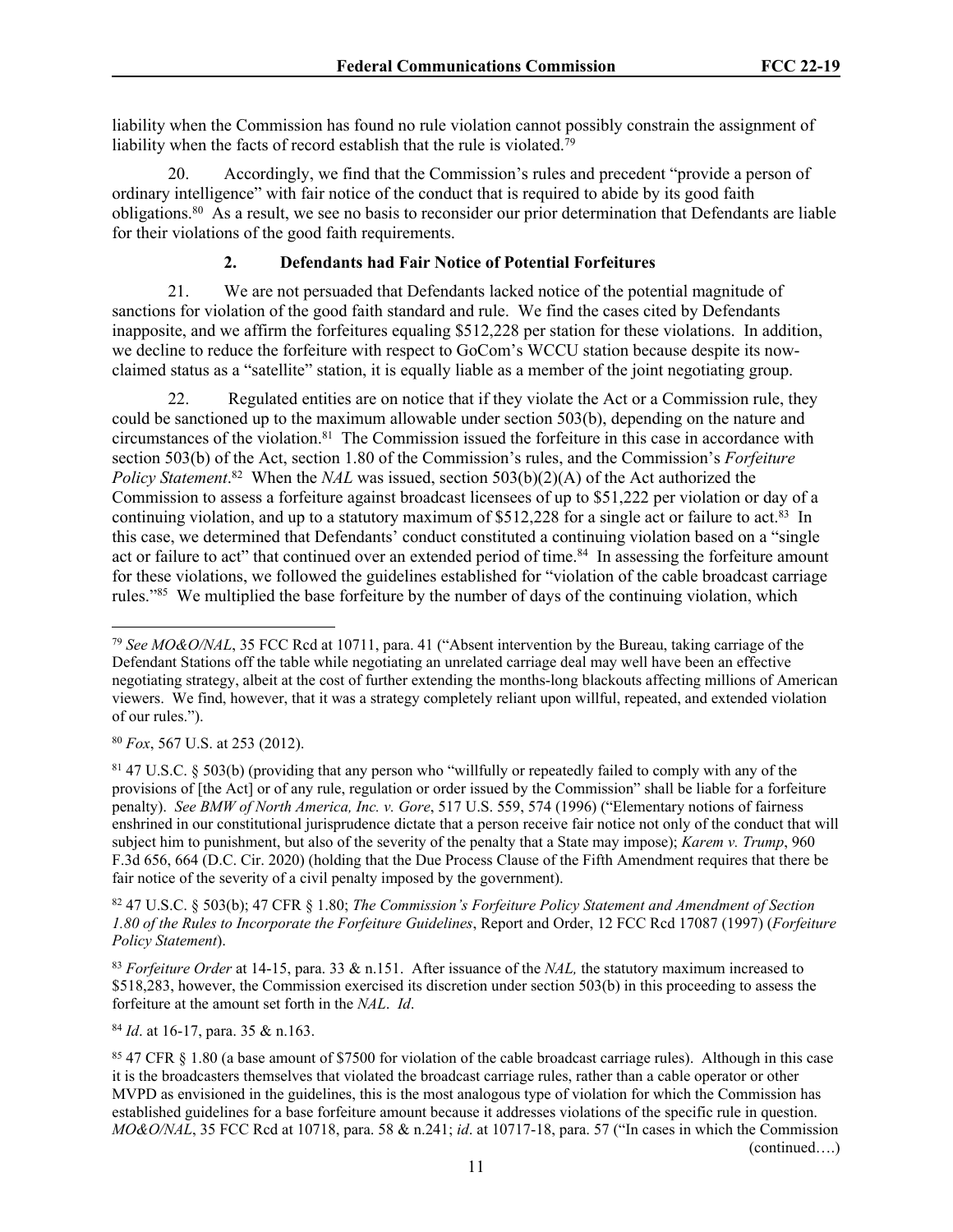resulted in an amount that exceeded the maximum allowed under section 503(b)(2)(A) for a single act or failure to act.<sup>86</sup> We then adjusted this amount down to the statutory maximum and applied it to each Defendant Station.<sup>87</sup> This approach was consistent with the requirements of section  $\overline{503(b)}$ , which notified Defendants that their conduct could be subject to a forfeiture amount equal to the maximum allowable for violations of the Act and the Commission's rules.<sup>88</sup>

23. Moreover, the Commission has wide discretion in imposing forfeiture amounts based on the statutory factors, as precedent makes clear. The results of earlier adjudications do not automatically prescribe the outcome of those that follow but rather depend on the unique circumstances involved in each case.<sup>89</sup> Section 503(b)(2)(E) of the Act gives the Commission discretion in determining the amount of a forfeiture to impose in any given situation and directs the Commission to consider "the nature, circumstances, extent, and gravity of the violation, and with respect to the violator, the degree of culpability, any history of prior offenses, ability to pay, and such other matters as justice may require."<sup>90</sup> After weighing these considerations in this case, we reasonably found that the magnitude of the violations [and the extent and gravity of Defendants' conduct] warranted the forfeiture amount imposed in the *Forfeiture Order*. <sup>91</sup> By taking all of the relevant factors into account, we acted within our authority under section 503(b)(2)(E) of the Act and assessed a reasonable and appropriate forfeiture of \$512,228 against each Defendant.

24. As the *Forfeiture Order* observed, the Sinclair CD, which was issued prior to the negotiations at issue in this case, served to reinforce the notice Defendants received with regard to potential sanctions for violations of the Commission's good faith rule in particular.<sup>92</sup> Contrary to Defendants' assertions in the Petition, the relevant legal issue is not whether Defendants violated the same subparagraph of the good faith negotiation rule that was implicated in the Sinclair CD. Rather, it is whether the LOIs they received in the context of that investigation, the CD itself, and the Commission's statements about the settlement, provided further notice to Defendants that the Commission takes violations of the duty to negotiate in good faith very seriously and is willing to impose significant monetary penalties where that duty is breached. Both the 2016 CD and the *Forfeiture Order* involved the Defendant Stations and section  $76.65(b)(1)$  of our rules.<sup>93</sup> Moreover, the Commission announced at the time of the CD that it "w[ould] not hesitate to take enforcement action where broadcasters or pay TV providers violate their good faith obligations," and that the CD "demonstrate[d] [the Commission's]

(Continued from previous page)

<sup>86</sup> *Forfeiture Order* at 14, para. 32.

<sup>87</sup> *Id*.

<sup>88</sup> 47 U.S.C. § 503(b)(2)(A).

<sup>89</sup> *Globcom, Inc.*, Forfeiture Order, 21 FCC Rcd 4710, 4722, para. 34 (2006).

<sup>90</sup> 47 U.S.C. § 503(b)(2)(E).

<sup>92</sup> *Forfeiture Order* at 15-16, para. 34.

has not established a base forfeiture amount for an apparent violation, it has looked to forfeitures established or issued in analogous cases for guidance."); *Forfeiture Order* at 14, para. 32.

<sup>91</sup> *Forfeiture Order* at 16, para. 34 ("We find the forfeiture amount appropriate and proportional to the nature and consequences of Defendants' actions. Defendants persistently refused to negotiate for carriage of their Stations, even months after the existing contracts and extension agreements expired and stations went dark."); *id*. at 17, para. 36 ("Given the extent and circumstances of Defendants' violations, we find that no reduction of the proposed forfeiture, beyond that 'reduction' imposed by the statutory maximum applicable at the time the *NAL* was adopted, is warranted in this case.").

<sup>93</sup> 47 U.S.C. § 325(b)(3)(C); *Sinclair Broadcast Group, Inc.*, Order, 31 FCC Rcd 8576, 8579, para. 4 (2016).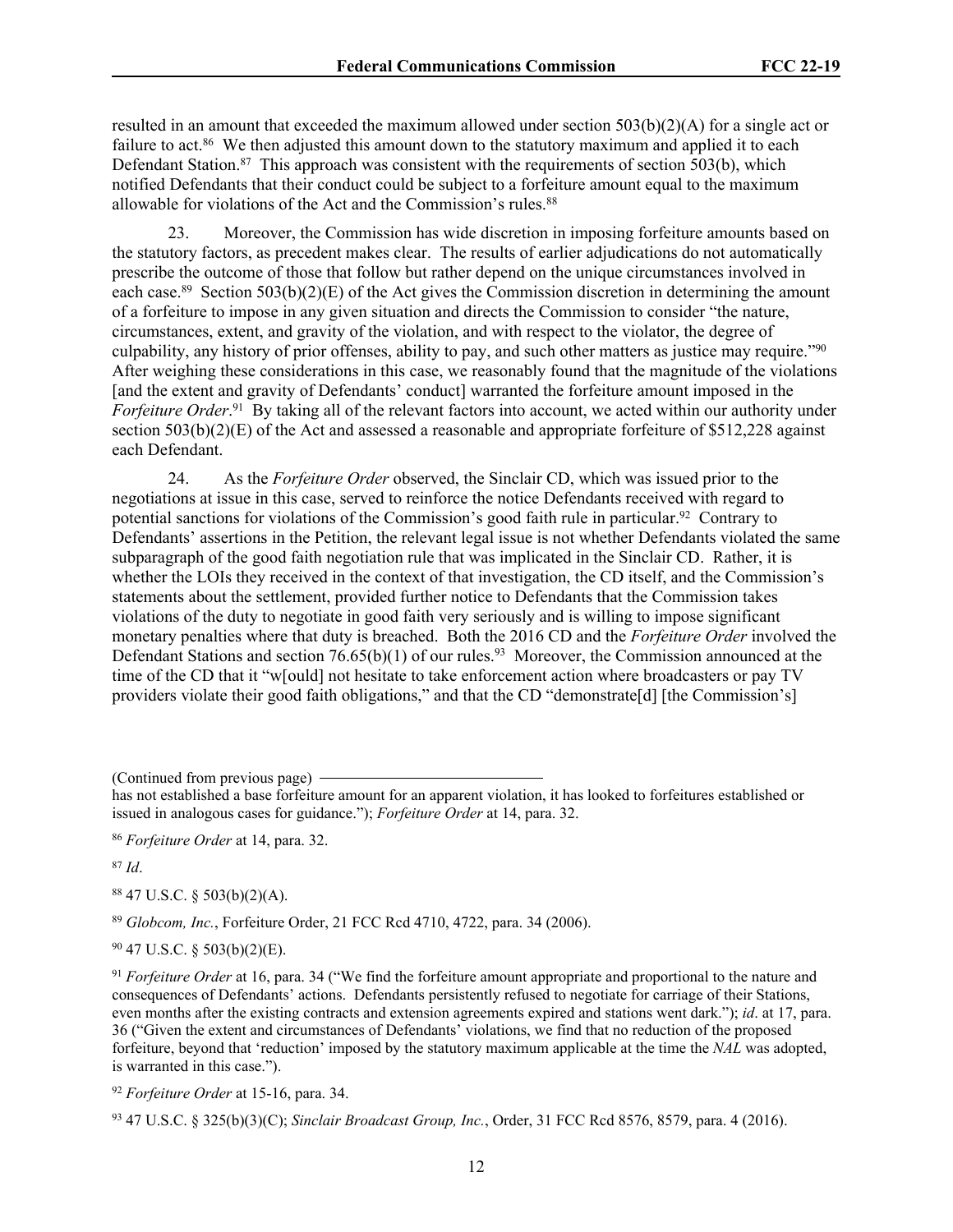strong commitment to vigilantly enforce [its] retransmission consent rules when necessary."<sup>94</sup> We therefore find that Defendants had fair notice of the potential magnitude of the forfeiture amount and that the *Forfeiture Order* does not violate Defendants' due process rights.

25. We are likewise unpersuaded by Defendants' argument that their constitutional rights were violated because the Commission imposed the statutory maximum the first time it imposed any monetary penalty for a good faith negotiation violation.<sup>95</sup> Regardless whether Defendants are the first parties to be issued an NAL and forfeiture order for committing flagrant violations of the good faith standard, they were well aware that violators of those rules could face significant monetary penalties. The fact that the base forfeiture reached the statutory maximum due to the extended duration of Defendants' good faith violations is a problem of Defendants' own making. Indeed, given that the base forfeiture alone surpassed the statutory maximum, the Commission was unable to upwardly adjust the forfeiture to take into account further factors such as the egregiousness of the misconduct and harm caused.<sup>96</sup>

26. To buttress their claim that they were denied fair notice of the potential forfeiture amount, Defendants cite a number of cases that bear little resemblance to their due process claims, involving newly imposed standards and parties who are not similarly situated to Defendants.<sup>97</sup> Unlike *Karem v. Trump* and *Action for Children's Television v. FCC*, the present case does not rest on a recently adopted standard.<sup>98</sup> In this case, due process does not require the Commission to issue a notice of behavioral expectations, including potential sanctions for such violations, before imposing a forfeiture against Defendants, as the D.C. Circuit found was required of the White House prior to revoking a journalist's press pass due to allegedly unprofessional behavior.<sup>99</sup> Here, the *per se* standards clearly identified the conduct that was prohibited, and the Commission's forfeiture statute, rules, and policy clearly identified the scope of potential sanctions for violations of the Act or the Commission's rules.<sup>100</sup>

27. Equally unpersuasive are Defendants' arguments that they were not treated like other parties whom they claim were similarly situated.<sup>101</sup> As an initial matter, the decisions Defendants cite are

<sup>99</sup> See id. at 11-12 (comparing Defendants' lack of notice to the White House journalist's lack of notice that his press pass could be revoked for supposedly unprofessional conduct) (*citing Karem*, 960 F.3d at 665).

<sup>100</sup> 47 CFR § 76.65(b)(1) (listing conduct prohibited during retransmission consent negotiations); 47 U.S.C. § 503(b); 47 CFR § 1.80; *Forfeiture Policy Statement*. *See Karem*, 960 F.3d at 665 (finding that there was a "lack of formally articulated standards and sanctions" for the conduct at issue).

<sup>94</sup> FCC, *Sinclair Settles FCC Investigation into Retransmission Negotiation Violations for \$9.5M*, (July 29, 2016), https://docs.fcc.gov/public/attachments/DOC-340557A1.pdf.

<sup>95</sup> Petition at 11-12 (citing *Karem v. Trump*, 960 F.3d 656 (D.C. Cir. 2020)).

<sup>96</sup> *MO&O/NAL*, 35 FCC Rcd at 10720, para. 59.

<sup>97</sup> Petition at 11-14.

<sup>98</sup> *Karem v. Trump*, 960 F.3d 656, 665 (D.C. Cir. 2020) (holding that journalist had no notice of the magnitude of the sanction for allegedly unprofessional conduct where White House had not formally articulated standards or sanctions for misconduct); *Action for Children's Television v. FCC*, 852 F.2d 1332 (D.C. Cir. 1988) (concerning the Commission's changed enforcement standard for the regulation of indecent material on broadcast television). Furthermore, Commission precedent certainly does not compel us to apply an enforcement scheme comparable to the one established for the agency's regulation of indecency on broadcast television, rendering that precedent inapposite. *See* Petition at 12-13 (citing enforcement cases escalating the fines for indecency violations against the broadcasters of the "Howard Stern Show").

<sup>101</sup> Petition at 12-13 (citing *Melody Music, Inc. v. FCC*, 345 F.2d 730 (D.C. Cir. 1965); *Super Towers, Inc*., File No. EB-11-TP-0142 (rel. July 18, 2012) (Enf. Bur. Field Office); *CBS Commc'ns Servs., Inc*., File No. EB-10-LA-0110 (rel. Apr. 27, 2011) (Enf. Bur. Field Office); *Jorge L. Bauermeister*, Letter, 22 FCC Rcd 4933 (MB 2007); *Mr. Mel Karmazin*, 5 FCC Rcd. 7291 (Mass Med. Bur. 1988); *Mr. Mel Karmazin*, 8 FCC Rcd. 2688 (Mass Med. Bur. 1992)).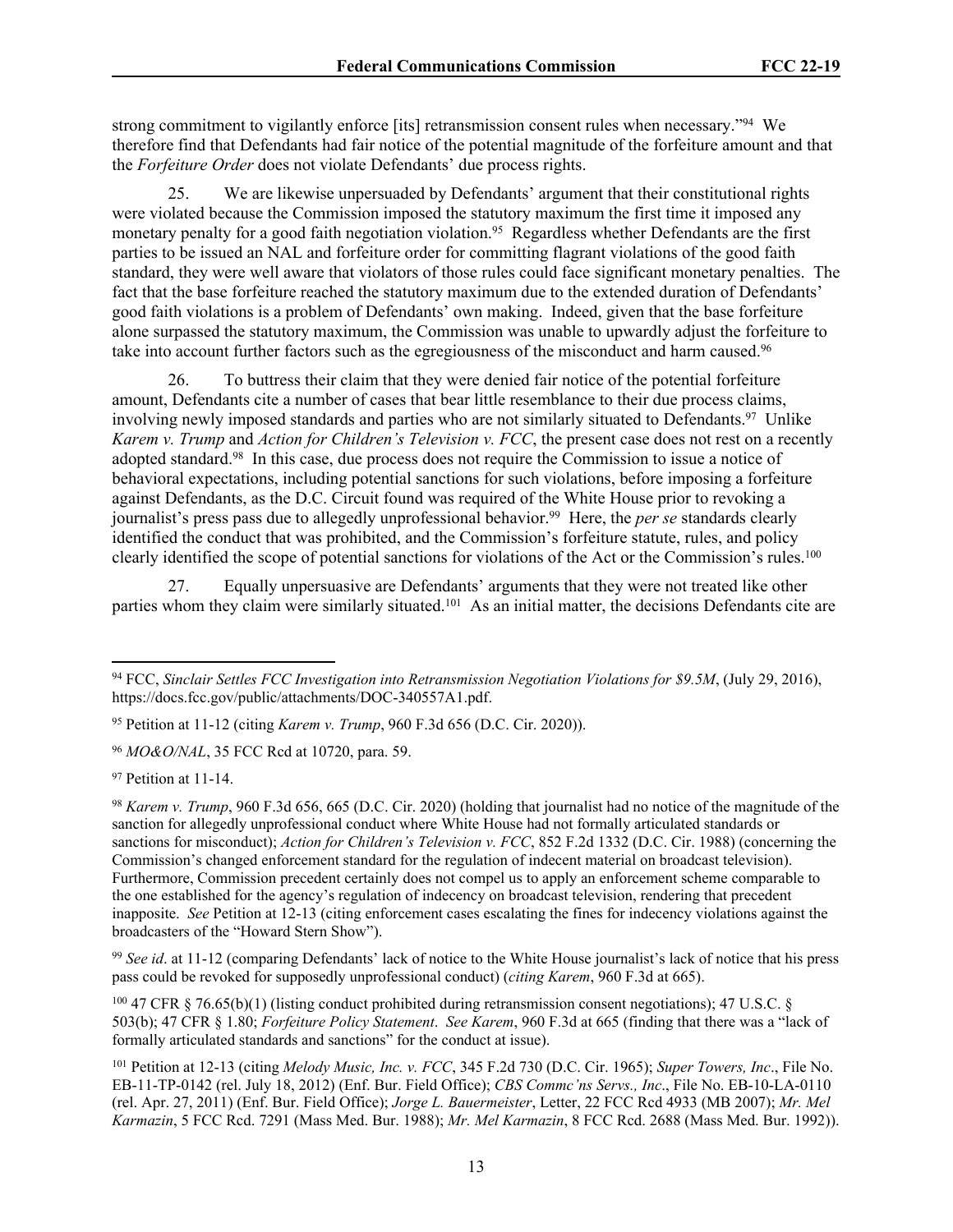Bureau-level and therefore not binding on the Commission.<sup>102</sup> In addition, the Petition fails to offer any examples of parties who were actually similarly situated to Defendants. Defendants contend that they should have been treated similarly to the defendant in *Bauermeister*, who was found to be in violation of the good faith rule but was not required to pay a forfeiture.<sup>103</sup> Yet earlier in their Petition, Defendants *themselves* concede that they are not similarly situated to the defendant in *Bauermeister* and that "[t]he decision has, in short, no bearing whatsoever here."<sup>104</sup> We agree; the good faith violation in *Bauermeister*  bears little resemblance to the nature, circumstances, extent, and gravity of the violations at issue in the present case. Defendants also claim to be similarly situated to tower owners that briefly failed to properly light their towers.<sup>105</sup> In the cases at issue, the Enforcement Bureau's regional field offices declined to increase the base forfeiture even though the single violation persisted for multiple days. Because these cases also involved continuing violations, Defendants argue that their forfeitures should be calculated in the same manner—by applying a base forfeiture alone without a daily multiplier.<sup>106</sup> The Commission always retains prosecutorial discretion in the imposition of forfeitures.<sup>107</sup> A decision by Commission staff to propose a certain forfeiture in two completely unrelated cases over a decade ago does not constrain the full Commission today.

28. Finally, we find no basis to alter the forfeiture amount with respect to GoCom. Defendants argue that it was not reasonable for GoCom to anticipate a forfeiture because, although its station WCCU was included in the negotiations with DIRECTV, it only duplicated the programming of its other station WRSP and was never actually carried by AT&T so that there was no "additional harm" imposed when DIRECTV lost the carriage rights to the station.<sup>108</sup> Both WCCU and WRSP were listed separately in AT&T's good faith complaint at the start of this adjudication, without objection from Defendants in their answer to the complaint or otherwise until the commencement of this enforcement proceeding.<sup>109</sup> Defendants' negotiating agent, Mr. Lammers, identified both GoCom stations as part of the group of stations he was representing during the retransmission negotiations with AT&T. As a

<sup>102</sup> *See Comcast Corp. v. FCC*, 526 F.3d 763, 769 (D.C. Cir. 2008).

<sup>103</sup> *Id*. at 12-13.

<sup>104</sup> *Id*. at 8 ("*Bauermeister* concerned a cable operator (not a broadcast station), applied the 'totality-of-thecircumstances' test (not a *per se* violation), did not trigger the imposition of a fine, and involved the cable operator's failure to provide evidence of a valid retransmission consent agreement.").

<sup>105</sup> *Id*. at 13.

<sup>106</sup> *Id*. In making this comparison, Defendants rely on *Melody Music*, arguing that "[t]he huge fines imposed by the Forfeiture Order are also inconsistent with the principle that the Commission must treat similarly situated parties similarly." *Id.* However, *Melody Music* is inapplicable here. As the Commission explained in response to a previous attempt to misapply this precedent, "*Melody* and its progeny revolved around what the court felt were Commission failures to properly explain its selection of one applicant over another in licensing proceedings. We are concerned here with a civil monetary forfeiture." *Liability of Turner Broadcasting Corp., Licensee of Radio Station KBUC, San Antonio, Texas for Forfeiture*, Memorandum Opinion and Order, 59 FCC 2d 133, 134, para. 5 (1976). *See also New Orleans Channel 20, Inc. v. FCC*, 830 F.2d 361, 366 (D.C. Cir. 1987) (affirming the standard articulated in *Melody Music* but distinguishing it from the case before the court because "[t]he basic transaction is not identical, as in *Melody Music*," and the agency fully conformed with its procedural and substantive obligations).

<sup>107</sup> *Mobile Relay Associates*, Forfeiture Order, 30 FCC Rcd 13642, 13648, para. 13 (2015) ("The Commission has prosecutorial discretion to issue sanctions where appropriate and has broad discretion to consider a variety of factors in determining a forfeiture amount, if warranted, when faced with a violation of its rules."); *Notices of Apparent Liability for Forfeitures of Emery Telephone*, Memorandum Opinion and Order, 15 FCC Rcd 7181, 7186, para. 10 (1999) ("The Commission is a regulatory agency with broad prosecutorial discretion in enforcement proceedings."); s*upra* para. 23.

<sup>108</sup> Petition at 12 & n.13.

<sup>109</sup> Complaint at 2; Answer at 31 ("Defendants admit that GoCom owns and operates the stations attributed to it in paragraph 2"). *See Forfeiture Order* at 3, para. 3.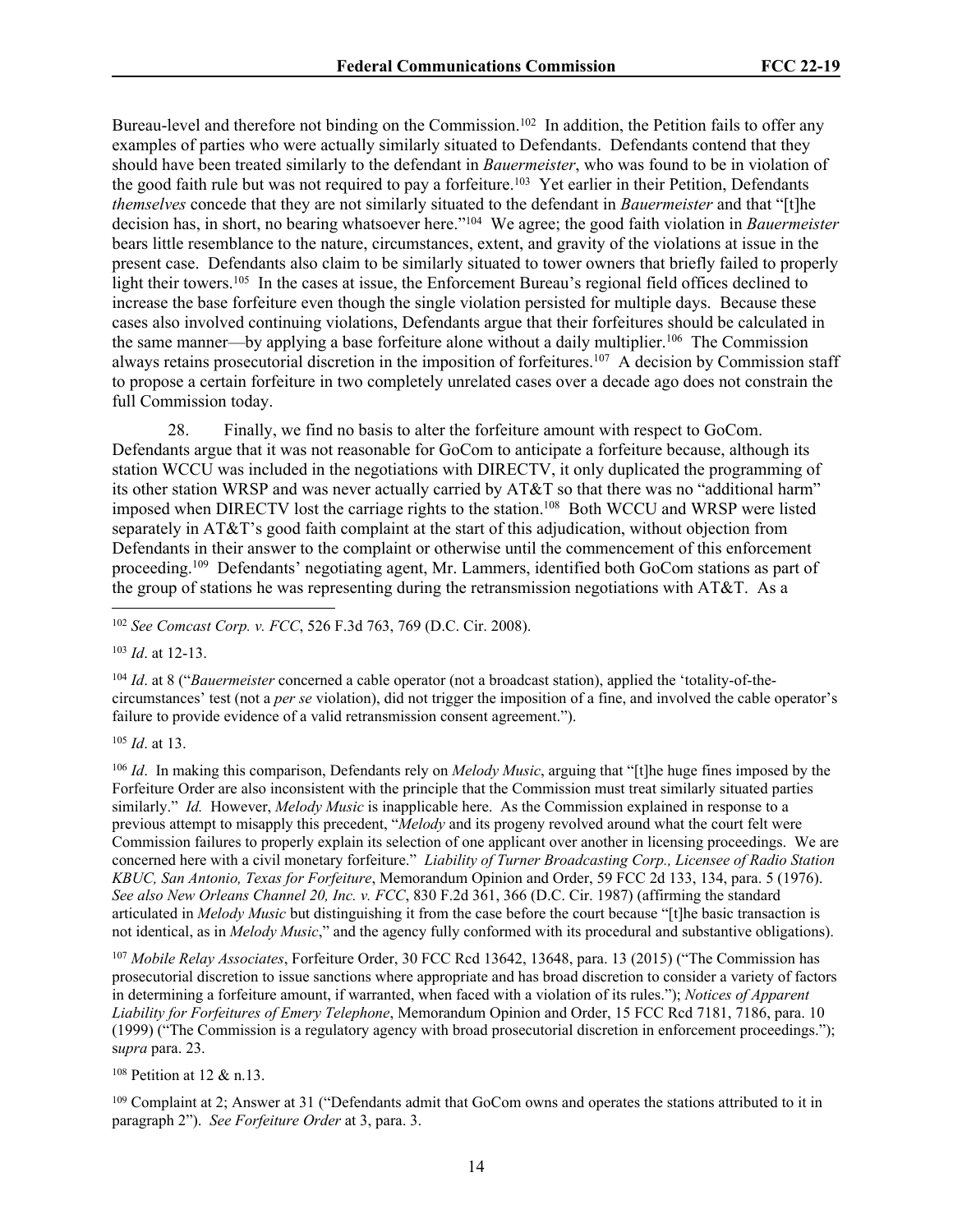member of the negotiating group, WCCU is as liable for its violations of the good faith requirements as WRSP or any of the other Defendant Stations. As such we find reconsideration of GoCom's forfeiture amount is unwarranted.

29. Accordingly, we conclude that the forfeiture satisfies due process requirements and the Commission properly determined the amount of the sanction. We find no basis for reconsideration on this or any other issue raised by the Petition. Therefore, we deny the Petition.

## **C. Dismissal and Denial of Second Generation's Supplemental Petition for Reconsideration**

30. We also dismiss Second Generation's Supplemental Petition under section 1.106(c) of the Commission's rules and decline to alternatively grant Second Generation a waiver of our filing requirements. The Supplemental Petition raises facts and arguments that the petitioner did not previously present to the Commission despite having an opportunity to do so, and consideration of Second Generation's ability to pay the assessed forfeiture is not required by the public interest.<sup>110</sup> Second Generation has also failed to show good cause to waive the requirement for an inability-to-pay claim to be made within 30 days of issuance of the *NAL*.

31. Reconsideration of Second Generation's forfeiture amount is not warranted under section 1.106(c) of the Commission's rules.<sup>111</sup> Second Generation asserts that a reduction is required in the public interest pursuant to section  $1.106(c)(2)$  because the proposed forfeiture "is beyond the resources of the enforcement target to pay" and because it is similarly situated to Mercury, a licensee that did receive a reduction in its forfeiture due to its demonstrated inability to pay.<sup>112</sup> However, the public interest does not require that Second Generation receive the same treatment as Mercury.<sup>113</sup> These parties are not similarly situated because, unlike Mercury, Second Generation failed to submit a timely inability-to-pay claim.<sup>114</sup> Moreover, Second Generation has had multiple formal opportunities to present the Commission with evidence of its alleged penury and ample time since the last such opportunity to rectify its failure to file. Instead, it waited ten months after the *NAL*'s issuance, well after the final deadline to demonstrate an inability to pay,<sup>115</sup> holding off until the day before the Commission stated it may refer this forfeiture to the Department of Justice for collection.<sup>116</sup> The public interest is not served by giving defendants unlimited "bites at the apple," particularly in the wake of the kind of unambiguous wrongdoing committed by Second Generation.

32. Second Generation has not demonstrated good cause to grant a waiver of our filing requirements, and, as noted above, such a deviation would not be in the public interest.<sup>117</sup> Acknowledging that it is not filing a timely inability to pay request, Second Generation argues in the alternative that if the Commission does not grant relief pursuant to section  $1.106(c)$ , there is good cause for the Commission to consider Second Generation's request as a late-filed claim in response to the *NAL*  and to treat Second Generation's ten-month delay as a "filing oversight."<sup>118</sup> We are unpersuaded by Second Generation's argument that it was not able to submit a timely inability to pay claim because it

<sup>110</sup> 47 CFR § 1.106(c).

<sup>111</sup> *Id.*

<sup>112</sup> Supplemental Petition at 2-3.

<sup>113</sup> *Id*.; 47 CFR § 1.106(c)(2).

<sup>114</sup> *Supra* note 2; *see also* 47 CFR § 1.106(c)(1).

<sup>115</sup> *See MO&O/NAL*, 35 FCC Rcd at 10724-25, para. 78.

<sup>116</sup> *Forfeiture Order* at 23, para. 58.

<sup>117</sup> 47 CFR § 1.80.

<sup>118</sup> Supplemental Petition at 3.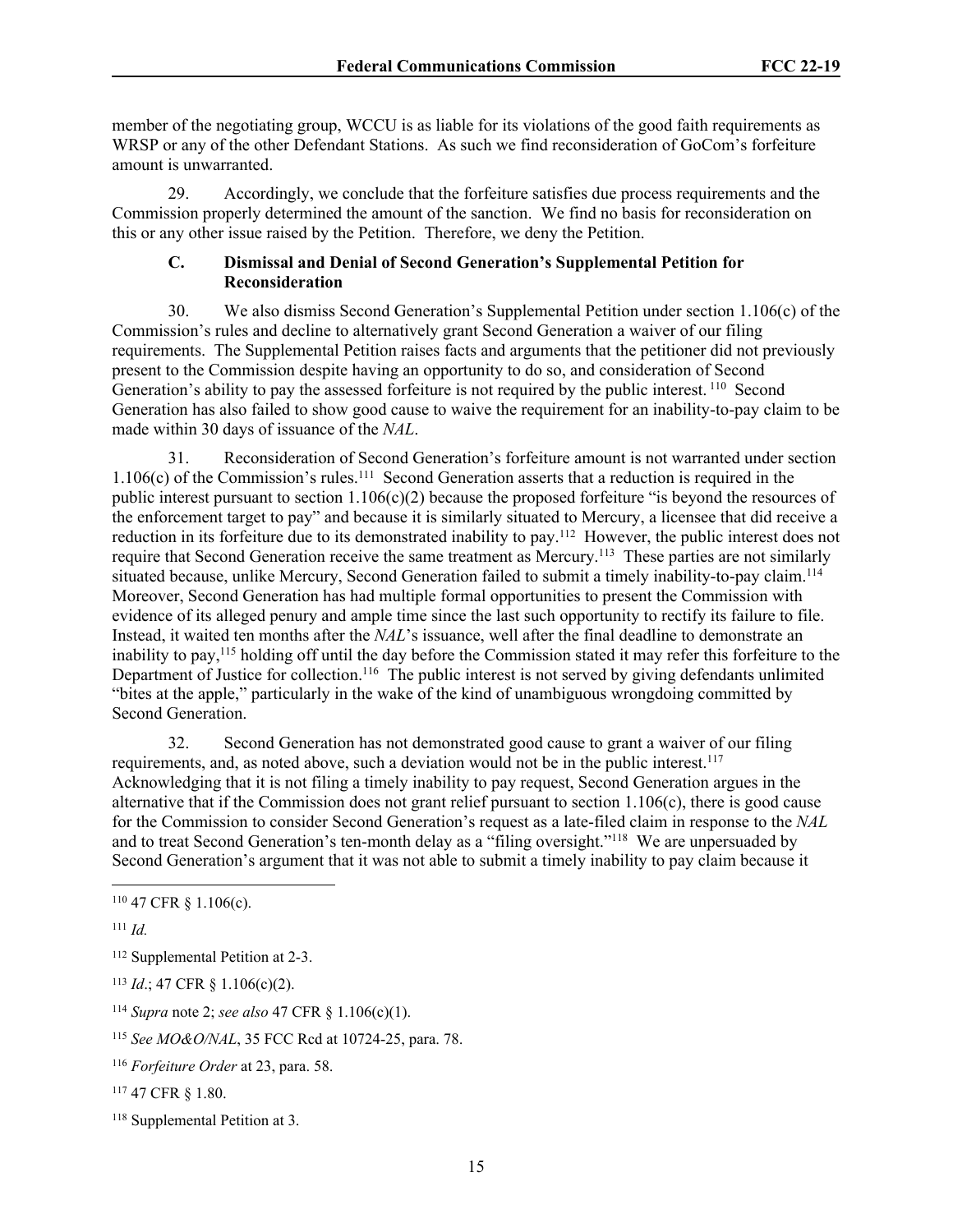temporarily lacked an in-house attorney dedicated to communications law.<sup>119</sup> Regardless of Second Generation's internal affairs, it is our understanding that Second Generation was being represented in this matter by two outside law firms during the time in question. One of those law firms ultimately filed a timely inability-to-pay claim on behalf of Mercury,<sup>120</sup> and the other filed a timely opposition, on Second Generation's behalf, to the *NAL* as a whole.<sup>121</sup> Second Generation has not represented that its lack of inhouse communications counsel made it unaware of either its own financial situation or of the opportunity to seek a reduction in the forfeiture amount in response to the *NAL*. <sup>122</sup> Indeed Second Generation had ample opportunity to file a timely inability-to-pay claim, but it chose not to do so.

33. We therefore conclude that Second Generation's Supplemental Petition has failed to meet the requirements for reconsideration of its forfeiture amount under section 1.106 of the Commission's rules or for a waiver of filing requirements pursuant to the Commission's general waiver authority.<sup>123</sup> Accordingly, we deny the Supplemental Petition.

## **IV. CONCLUSION**

34. Upon review of the petitions for reconsideration and the entire record, we affirm our conclusion that Defendants willfully and repeatedly violated section 325(b) of the Act and section 76.65 of the Commission's rules by failing to negotiate carriage, unreasonably delaying negotiations, and refusing to respond to proposals. We further affirm our decision not to cancel or reduce the forfeitures that apply to the remaining Defendants.

## **V. ORDERING CLAUSES**

35. Accordingly, **IT IS ORDERED** that, pursuant to section 405 of the Act and section 1.106 of the Commission's rules, the Petition for Reconsideration filed by: Deerfield Media (Port Arthur) Licensee, LLC; Deerfield Media (Cincinnati) Licensee, LLC; Deerfield Media (Mobile) Licensee, LLC; Deerfield Media (Rochester) Licensee, LLC; Deerfield Media (San Antonio) Licensee, LLC; GoCom Media of Illinois, LLC; MPS Media of Tennessee Licensee, LLC; MPS Media of Gainesville Licensee, LLC; MPS Media of Tallahassee Licensee, LLC; MPS Media of Scranton Licensee, LLC; Nashville License Holdings, LLC; KMTR Television, LLC; Second Generation of Iowa, LTD; and Waitt Broadcasting, Inc., is **DISMISSED** on procedural grounds and, as an independent and alternative basis, **DENIED** for the reasons stated herein.<sup> $124$ </sup>

36. **IT IS FURTHER ORDERED** that, pursuant to section 405 of the Act and section 1.106 of the Commission's rules, the Supplemental Petition for Reconsideration filed by Second Generation of

<sup>121</sup> *Supra* note 9.

<sup>&</sup>lt;sup>119</sup> *Id.* at 3-4. It is unclear from Second Generation's filing how many lawyers remained on staff, and how many external counsel it had on retainer, during the time in question. The Supplemental Petition specifies only that the position of "company communications counsel" went unfilled during this time. While we are sympathetic to the difficulties licensees have faced as a result of the global pandemic, in this case we do not find a sufficient nexus between the pandemic and Defendant's failure to file a timely inability-to-pay claim, especially given that the Defendant was represented by, at a minimum, outside counsel at two separate law firms based on formal and informal communications with Commission staff by those counsel.

<sup>120</sup> Mercury Broadcasting Company, Inc., Supplemental Request for Cancellation or Reduction of Forfeiture, MB Docket No. 19-168 (filed Oct. 15, 2020).

<sup>&</sup>lt;sup>122</sup> Second Generation has also offered no explanation or excuse for its failure to seek this waiver at an earlier date, given that even the position of "company communications counsel" has been filled since "[e]arly in 2021." Supplemental Petition at 4, n.9.

<sup>123</sup> 47 CFR §§ 1.106, 1.3.

<sup>124</sup> 47 U.S.C. § 405; 47 CFR § 1.106.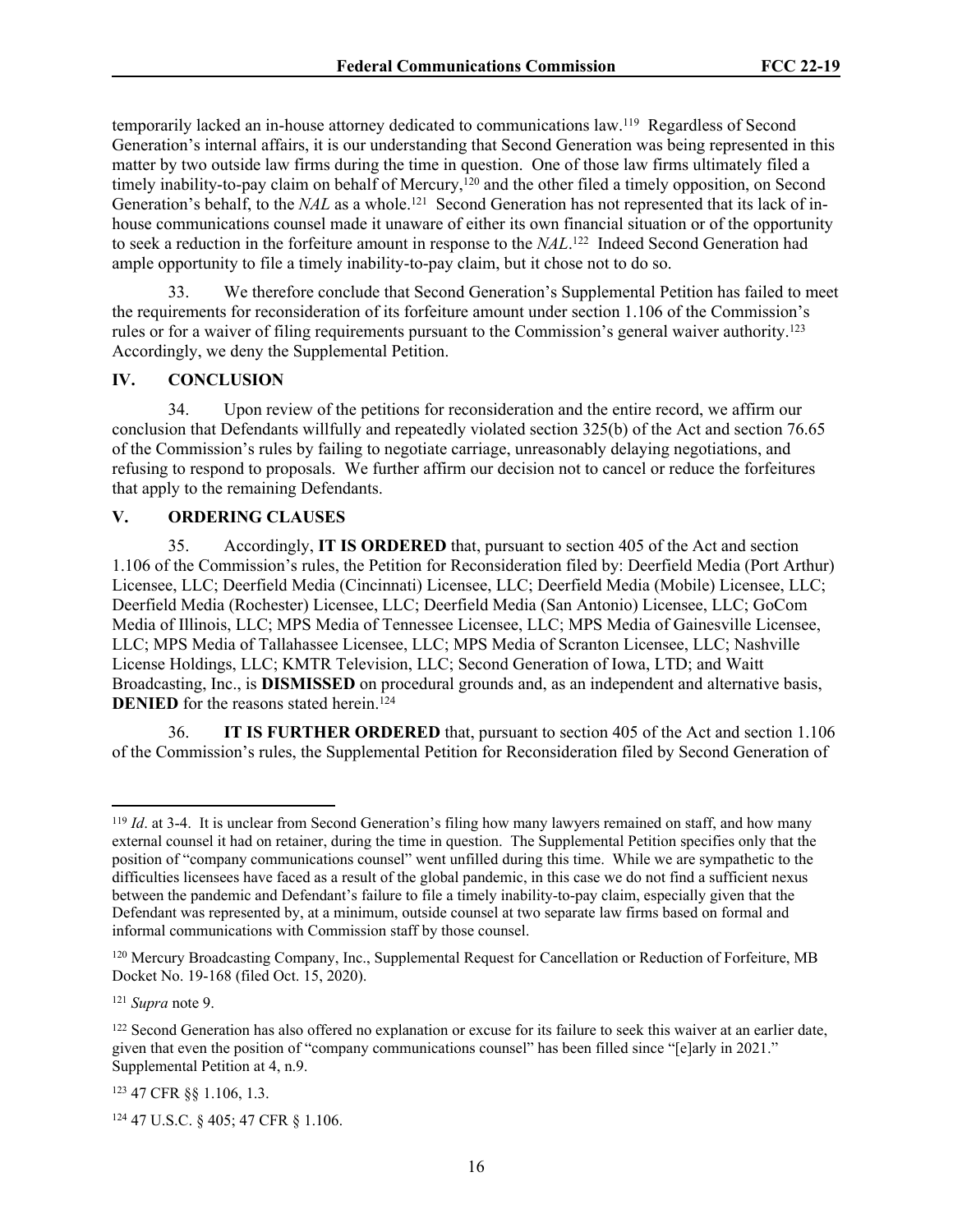Iowa, LTD is **DISMISSED** on procedural grounds and, in all other respects, is **DENIED** for the reasons stated herein.<sup>125</sup>

37. The Commission hereby **REAFFIRMS** that, pursuant to section 503(b) of the Act and section 1.80 of the Commission's rules,<sup>126</sup> Deerfield Media (Port Arthur) Licensee, LLC is **LIABLE FOR A MONETARY FORFEITURE** in the amount of five hundred twelve thousand, two hundred twenty-eight dollars (\$512,228) for willful and repeated violations of section 325 of the Act<sup>127</sup> and section 76.65 of the Commission's rules.<sup>128</sup>

38. The Commission hereby **REAFFIRMS** that, pursuant to section 503(b) of the Act and section 1.80 of the Commission's rules,<sup>129</sup> Deerfield Media (Cincinnati) Licensee, LLC is **LIABLE FOR A MONETARY FORFEITURE** in the amount of five hundred twelve thousand, two hundred twentyeight dollars (\$512,228) for willful and repeated violations of section 325 of the Act<sup>130</sup> and section 76.65 of the Commission's rules.<sup>131</sup>

39. The Commission hereby **REAFFIRMS** that, pursuant to section 503(b) of the Act and section 1.80 of the Commission's rules,<sup>132</sup> Deerfield Media (Mobile) Licensee, LLC is **LIABLE FOR A MONETARY FORFEITURE** in the amount of one million, twenty-four thousand, four hundred fiftysix dollars (\$1,024,456) for willful and repeated violations of section 325 of the Act<sup>133</sup> and section 76.65 of the Commission's rules.<sup>134</sup>

40. The Commission hereby **REAFFIRMS** that, pursuant to section 503(b) of the Act and section 1.80 of the Commission's rules,<sup>135</sup> Deerfield Media (Rochester) Licensee, LLC is **LIABLE FOR A MONETARY FORFEITURE** in the amount of five hundred twelve thousand, two hundred twentyeight dollars (\$512,228) for willful and repeated violations of section 325 of the Act<sup>136</sup> and section 76.65 of the Commission's rules.<sup>137</sup>

41. The Commission hereby **REAFFIRMS** that, pursuant to section 503(b) of the Act and section 1.80 of the Commission's rules,<sup>138</sup> Deerfield Media (San Antonio) Licensee, LLC is LIABLE **FOR A MONETARY FORFEITURE** in the amount of five hundred twelve thousand, two hundred twenty-eight dollars (\$512,228) for willful and repeated violations of section 325 of the Act<sup>139</sup> and section 76.65 of the Commission's rules.<sup>140</sup>

 47 U.S.C. § 405; 47 CFR § 1.106. 47 U.S.C. § 503(b); 47 CFR § 1.80. 47 U.S.C. § 325. 47 CFR § 1.80. 47 U.S.C. § 503(b); 47 CFR § 1.80. 47 U.S.C. § 325. 47 CFR § 1.80. 47 U.S.C. § 503(b); 47 CFR § 1.80. 47 U.S.C. § 325. 134 47 CFR § 1.80. 47 U.S.C. § 503(b); 47 CFR § 1.80. 47 U.S.C. § 325. 47 CFR § 1.80. 47 U.S.C. § 503(b); 47 CFR § 1.80. 47 U.S.C. § 325.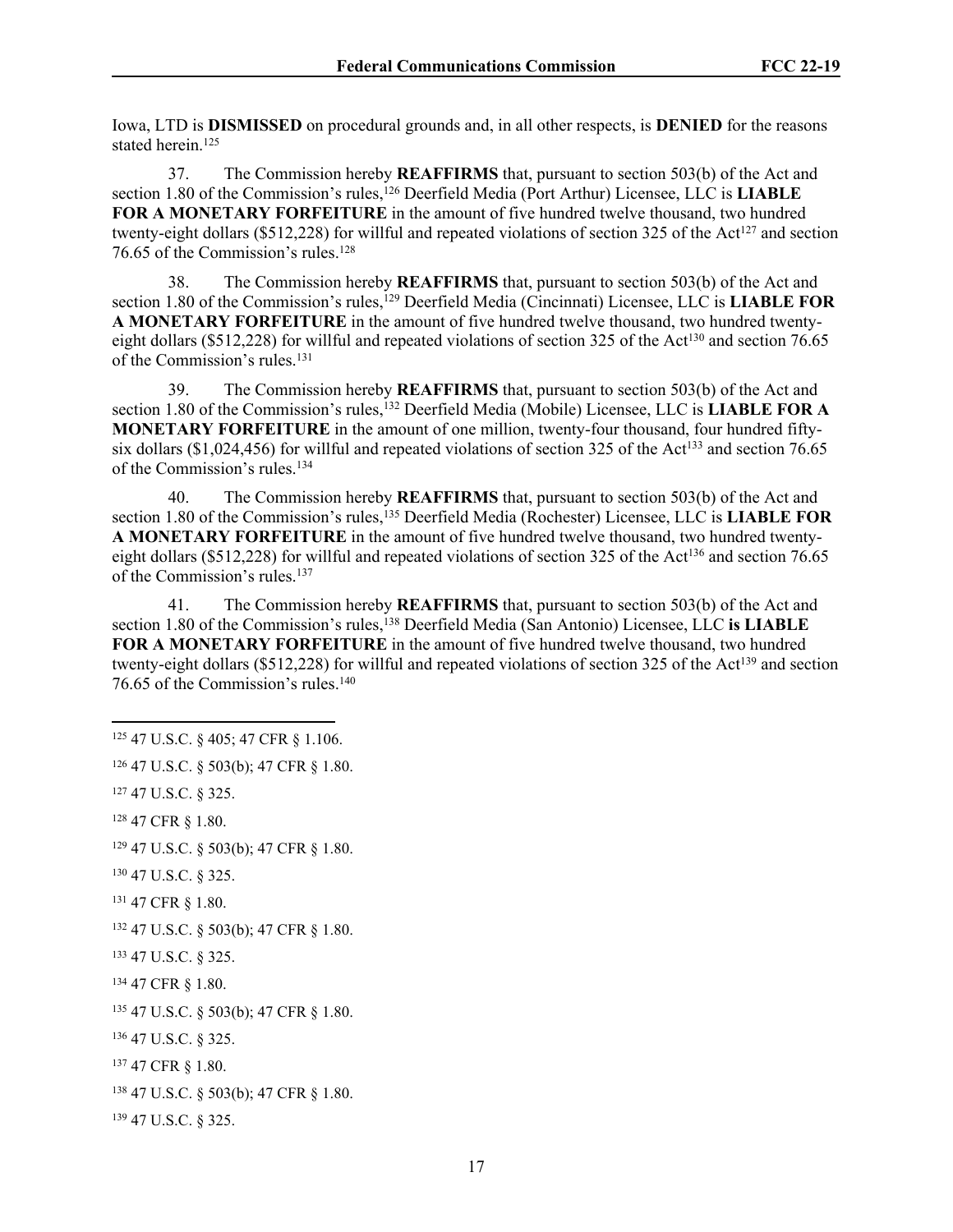42. The Commission hereby **REAFFIRMS** that, pursuant to section 503(b) of the Act and section 1.80 of the Commission's rules,<sup>141</sup> GoCom Media of Illinois, LLC is **LIABLE FOR A MONETARY FORFEITURE** in the amount of one million, five hundred thirty-six thousand, six hundred eighty-four dollars ( $$1,536,684$ ) for willful and repeated violations of section 325 of the Act<sup>142</sup> and section 76.65 of the Commission's rules.<sup>143</sup>

43. The Commission hereby **REAFFIRMS** that, pursuant to section 503(b) of the Act and section 1.80 of the Commission's rules,<sup>144</sup> MPS Media of Tennessee Licensee, LLC is **LIABLE FOR A MONETARY FORFEITURE** in the amount of five hundred twelve thousand, two hundred twenty-eight dollars (\$512,228) for willful and repeated violations of section 325 of the Act<sup>145</sup> and section 76.65 of the Commission's rules.<sup>146</sup>

44. The Commission hereby **REAFFIRMS** that, pursuant to section 503(b) of the Act and section 1.80 of the Commission's rules,<sup>147</sup> MPS Media of Gainesville Licensee, LLC is **LIABLE FOR A MONETARY FORFEITURE** in the amount of five hundred twelve thousand, two hundred twenty-eight dollars (\$512,228) for willful and repeated violations of section 325 of the Act<sup>148</sup> and section 76.65 of the Commission's rules.<sup>149</sup>

45. The Commission hereby **REAFFIRMS** that, pursuant to section 503(b) of the Act and section 1.80 of the Commission's rules,<sup>150</sup> MPS Media of Tallahassee Licensee, LLC is **LIABLE FOR A MONETARY FORFEITURE** in the amount of five hundred twelve thousand, two hundred twenty-eight dollars (\$512,228) for willful and repeated violations of section 325 of the Act<sup>151</sup> and section 76.65 of the Commission's rules.<sup>152</sup>

46. The Commission hereby **REAFFIRMS** that, pursuant to section 503(b) of the Act and section 1.80 of the Commission's rules,<sup>153</sup> MPS Media of Scranton Licensee, LLC is **LIABLE FOR A MONETARY FORFEITURE** in the amount of five hundred twelve thousand, two hundred twenty-eight dollars (\$512,228) for willful and repeated violations of section 325 of the Act<sup>154</sup> and section 76.65 of the Commission's rules.<sup>155</sup>

47. The Commission hereby **REAFFIRMS** that, pursuant to section 503(b) of the Act and

(Continued from previous page) 47 CFR § 1.80. 47 U.S.C. § 503(b); 47 CFR § 1.80. 47 U.S.C. § 325. 47 CFR § 1.80. 47 U.S.C. § 503(b); 47 CFR § 1.80. 47 U.S.C. § 325. 47 CFR § 1.80. 47 U.S.C. § 503(b); 47 CFR § 1.80. 47 U.S.C. § 325. 47 CFR § 1.80. 47 U.S.C. § 503(b); 47 CFR § 1.80. 47 U.S.C. § 325. 47 CFR § 1.80. 47 U.S.C. § 503(b); 47 CFR § 1.80. 47 U.S.C. § 325. 47 CFR § 1.80.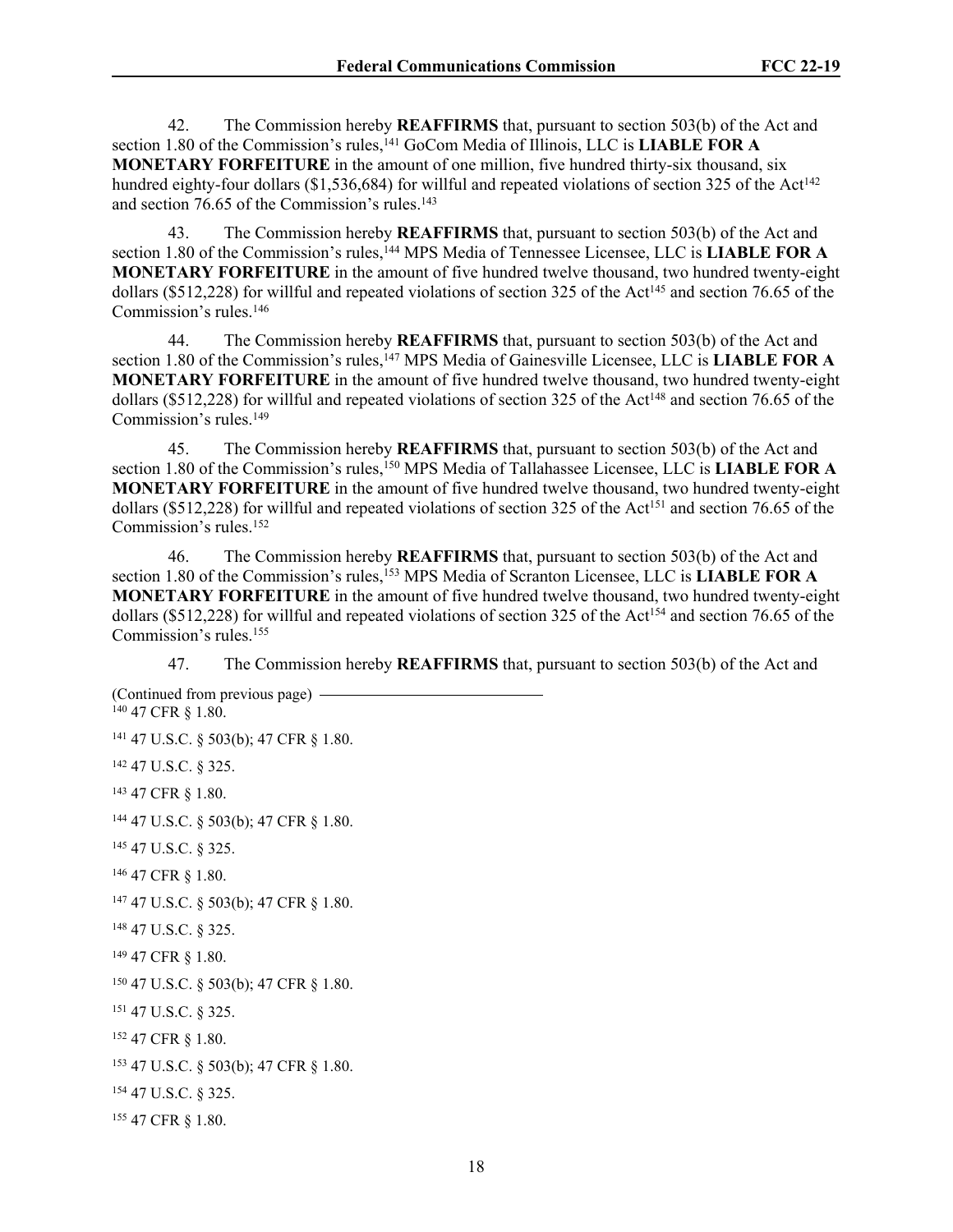section 1.80 of the Commission's rules,<sup>156</sup> Nashville License Holdings, LLC is **LIABLE FOR A MONETARY FORFEITURE** in the amount of five hundred twelve thousand, two hundred twenty-eight dollars (\$512,228) for willful and repeated violations of section 325 of the Act<sup>157</sup> and section 76.65 of the Commission's rules.<sup>158</sup>

48. The Commission hereby **REAFFIRMS** that, pursuant to section 503(b) of the Act and section 1.80 of the Commission's rules,<sup>159</sup> KMTR Television, LLC is **LIABLE FOR A MONETARY FORFEITURE** in the amount of five hundred twelve thousand, two hundred twenty-eight dollars  $($512,228)$  for willful and repeated violations of section 325 of the Act<sup>160</sup> and section 76.65 of the Commission's rules.<sup>161</sup>

49. The Commission hereby **REAFFIRMS** that, pursuant to section 503(b) of the Act and section 1.80 of the Commission's rules,<sup>162</sup> Second Generation of Iowa, LTD is **LIABLE FOR A MONETARY FORFEITURE** in the amount of five hundred twelve thousand, two hundred twenty-eight dollars (\$512,228) for willful and repeated violations of section 325 of the Act<sup>163</sup> and section 76.65 of the Commission's rules.<sup>164</sup>

50. The Commission hereby **REAFFIRMS** that, pursuant to section 503(b) of the Act and section 1.80 of the Commission's rules,<sup>165</sup> Waitt Broadcasting, Inc. is **LIABLE FOR A MONETARY FORFEITURE** in the amount of five hundred twelve thousand, two hundred twenty-eight dollars  $($512,228)$  for willful and repeated violations of section 325 of the Act<sup>166</sup> and section 76.65 of the Commission's rules.<sup>167</sup>

51. Payment of the forfeiture was required to be made in the manner provided for in section 1.80 of the Commission's rules within thirty (30) calendar days after the release of the *Forfeiture Order*. <sup>168</sup> Given that the forfeiture was not paid within the period specified in the Forfeiture Order, this case may be referred at any time to the U.S. Department of Justice for enforcement of the forfeiture pursuant to section 504(a) of the Act.<sup>169</sup> Each of Deerfield Media (Port Arthur) Licensee, LLC; Deerfield Media (Cincinnati) Licensee, LLC; Deerfield Media (Mobile) Licensee, LLC; Deerfield Media (Rochester) Licenseee; Deerfield Media (San Antonio) Licensee, LLC; GoCom Media of Illinois, LLC; MPS Media of Tennessee Licensee, LLC; MPS Media of Gainesville Licensee, LLC; MPS Media of

<sup>159</sup> 47 U.S.C. § 503(b); 47 CFR § 1.80.

<sup>169</sup> 47 U.S.C. § 504(a). Any entity that is a "Small Business Concern" as defined in the Small Business Act (Pub. L. 85-536, as amended) may avail itself of rights set forth in that Act, including rights set forth in 15 U.S.C. § 657, "Oversight of Regulatory Enforcement," in addition to other rights set forth herein.

<sup>156</sup> 47 U.S.C. § 503(b); 47 CFR § 1.80.

<sup>157</sup> 47 U.S.C. § 325.

<sup>158</sup> 47 CFR § 1.80.

<sup>160</sup> 47 U.S.C. § 325.

<sup>161</sup> 47 CFR § 1.80.

<sup>162</sup> 47 U.S.C. § 503(b); 47 CFR § 1.80.

<sup>163</sup> 47 U.S.C. § 325.

<sup>164</sup> 47 CFR § 1.80.

<sup>165</sup> 47 U.S.C. § 503(b); 47 CFR § 1.80.

<sup>166</sup> 47 U.S.C. § 325.

<sup>167</sup> 47 CFR § 1.80.

<sup>168</sup> 47 CFR § 1.80.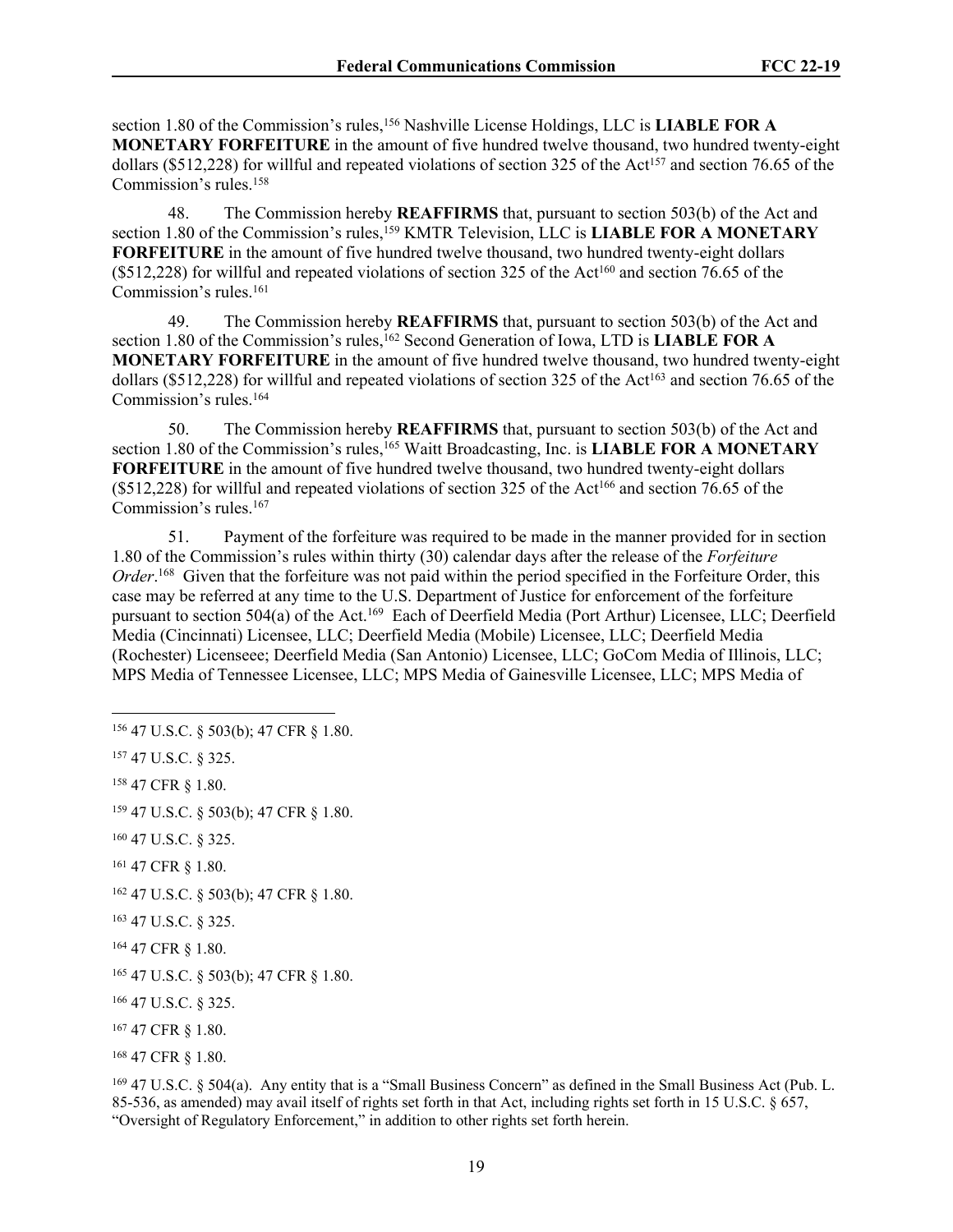Tallahassee Licensee, LLC; MPS Media of Scranton Licensee, LLC; Nashville License Holdings, LLC; KMTR Television, LLC; Second Generation of Iowa, LTD; and Waitt Broadcasting, Inc. shall send electronic notification of payment to Chief, Media Bureau, Policy Division at [Maria.Mullarkey@FCC.gov](mailto:Maria.Mullarkey@FCC.gov), and Lyle Elder at [Lyle.Elder@FCC.gov](mailto:Lyle.Elder@FCC.gov) on the date said payment is made.

52. Payment of the forfeiture must be made by credit card, ACH (Automated Clearing House) debit from a bank account using CORES (the Commission's online payment system),<sup>170</sup> or by wire transfer. Payments by check or money order to pay a forfeiture are no longer accepted. Below are instructions that payors should follow based on the form of payment selected:<sup>171</sup>

- Payment by wire transfer must be made to ABA Number 021030004, receiving bank TREAS/NYC, and Account Number 27000001. A completed Form 159 must be faxed to the Federal Communications Commission at 202-418-2843 or e-mailed to [RROGWireFaxes@fcc.gov](mailto:RROGWireFaxes@fcc.gov) on the same business day the wire transfer is initiated. Failure to provide all required information in Form 159 may result in payment not being recognized as having been received. When completing FCC Form 159, enter the Account Number in block number 23A (call sign/other ID), enter the letters "FORF" in block number 24A (payment type code), and enter in block number 11 the  $FRN(s)$  captioned above (Payor  $FRN$ ).<sup>172</sup> For additional detail and wire transfer instructions, go to [https://www.fcc.gov/licensing](https://www.fcc.gov/licensing-databases/fees/wire-transfer)[databases/fees/wire-transfer.](https://www.fcc.gov/licensing-databases/fees/wire-transfer)
- Payment by credit card must be made by using the Commission's Registration System (CORES) at<https://apps.fcc.gov/cores/userLogin.do>. To pay by credit card, log-in using the FCC Username associated to the FRN captioned above. If payment must be split across FRNs, complete this process for each FRN. Next, select "Manage Existing FRNs | FRN Financial | Bills & Fees" from the CORES Menu, then select FRN Financial and the view/make payments option next to the FRN. Select the "Open Bills" tab and find the bill number associated with the NAL/Acct. No. The bill number is the NAL Acct. No. (e.g., NAL/Acct. No. 1912345678 would be associated with FCC Bill Number 1912345678). After selecting the bill for payment, choose the "Pay by Credit Card" option. Please note that there is a \$24,999.99 limit on credit card transactions.
- Payment by ACH must be made by using the Commission's Registration System (CORES) at [https://apps.fcc.gov/cores/paymentFrnLogin.do.](https://apps.fcc.gov/cores/paymentFrnLogin.do) To pay by ACH, log in using the FRN captioned above. If payment must be split across FRNs, complete this process for each FRN. Next, select "Manage Existing FRNs | FRN Financial | Bills & Fees" on the CORES Menu, then select FRN Financial and the view/make payments option next to the FRN. Select the "Open Bills" tab and find the bill number associated with the NAL/Acct. No. The bill number is the NAL/Acct. No. (e.g., NAL/Acct. No. 1912345678 would be associated with FCC Bill Number 1912345678). Finally, choose the "Pay from Bank Account" option. Please contact the appropriate financial institution to confirm the correct Routing Number and the correct account number from which payment will be made and verify with that financial institution that the designated account has authorization to accept ACH transactions.

53. Any request for making full payment over time under an installment plan should be sent to: Chief Financial Officer - Financial Operations, Federal Communications Commission, 45 L Street NE,

<sup>170</sup> Payments made using CORES do not require the submission of an FCC Form 159.

<sup>&</sup>lt;sup>171</sup> For questions regarding payment procedures, please contact the Financial Operations Group Help Desk by phone at  $1-877-480-3201$  (option #6), or by e-mail at [ARINQUIRIES@fcc.gov.](mailto:ARINQUIRIES@fcc.gov)

<sup>172</sup> Instructions for completing the form may be obtained at [https://www.fcc.gov/Forms/Form159/159.pdf.](https://www.fcc.gov/Forms/Form159/159.pdf)